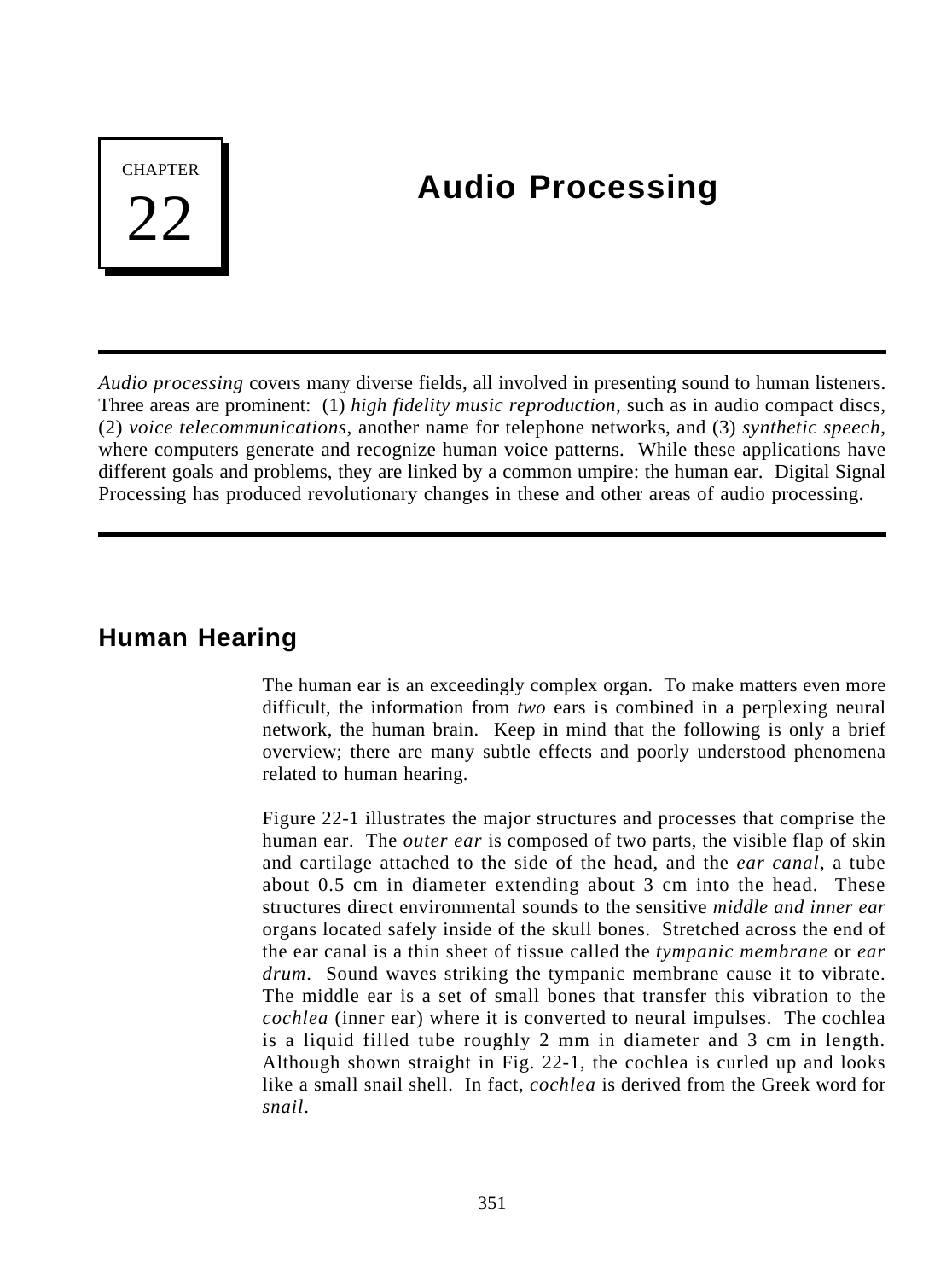When a sound wave tries to pass from air into liquid, only a small fraction of the sound is transmitted through the interface, while the remainder of the energy is reflected. This is because air has a *low* mechanical impedance (low acoustic pressure and high particle velocity resulting from low density and high compressibility), while liquid has a *high* mechanical impedance. In less technical terms, it requires more effort to wave your hand in water than it does to wave it in air. This difference in mechanical impedance results in most of the sound being reflected at an air/liquid interface.

The middle ear is an *impedance matching* network that increases the fraction of sound energy entering the liquid of the inner ear. For example, fish do not have an ear drum or middle ear, because they have no need to hear in air. Most of the impedance conversion results from the difference in *area* between the ear drum (receiving sound from the air) and the *oval window* (transmitting sound into the liquid, see Fig. 22-1). The ear drum has an area of about 60  $\text{(mm)}^2$ , while the oval window has an area of roughly 4  $\text{(mm)}^2$ . Since pressure is equal to force divided by area, this difference in area increases the sound wave pressure by about 15 times.

Contained within the cochlea is the *basilar membrane*, the supporting structure for about 12,000 sensory cells forming the *cochlear nerve*. The basilar membrane is stiffest near the oval window, and becomes more flexible toward the opposite end, allowing it to act as a *frequency spectrum analyzer*. When exposed to a high frequency signal, the basilar membrane resonates where it is stiff, resulting in the excitation of nerve cells close to the oval window. Likewise, low frequency sounds excite nerve cells at the far end of the basilar membrane. This makes specific fibers in the cochlear nerve respond to specific frequencies. This organization is called the **place principle**, and is preserved throughout the auditory pathway into the brain.

Another information encoding scheme is also used in human hearing, called the **volley principle**. Nerve cells transmit information by generating brief electrical pulses called *action potentials*. A nerve cell on the basilar membrane can encode audio information by producing an action potential in response to each cycle of the vibration. For example, a 200 hertz sound wave can be represented by a neuron producing 200 action potentials per second. However, this only works at frequencies below about 500 hertz, the maximum rate that neurons can produce action potentials. The human ear overcomes this problem by allowing several nerve cells to take turns performing this single task. For example, a 3000 hertz tone might be represented by *ten* nerve cells alternately firing at 300 times per second. This extends the range of the volley principle to about 4 kHz, above which the place principle is exclusively used.

Table 22-1 shows the relationship between sound intensity and perceived loudness. It is common to express sound intensity on a logarithmic scale, called **decibel SPL** (Sound Power Level). On this scale, 0 dB SPL is a sound wave power of  $10^{-16}$  watts/cm<sup>2</sup>, about the weakest sound detectable by the human ear. Normal speech is at about 60 dB SPL, while painful damage to the ear occurs at about 140 dB SPL.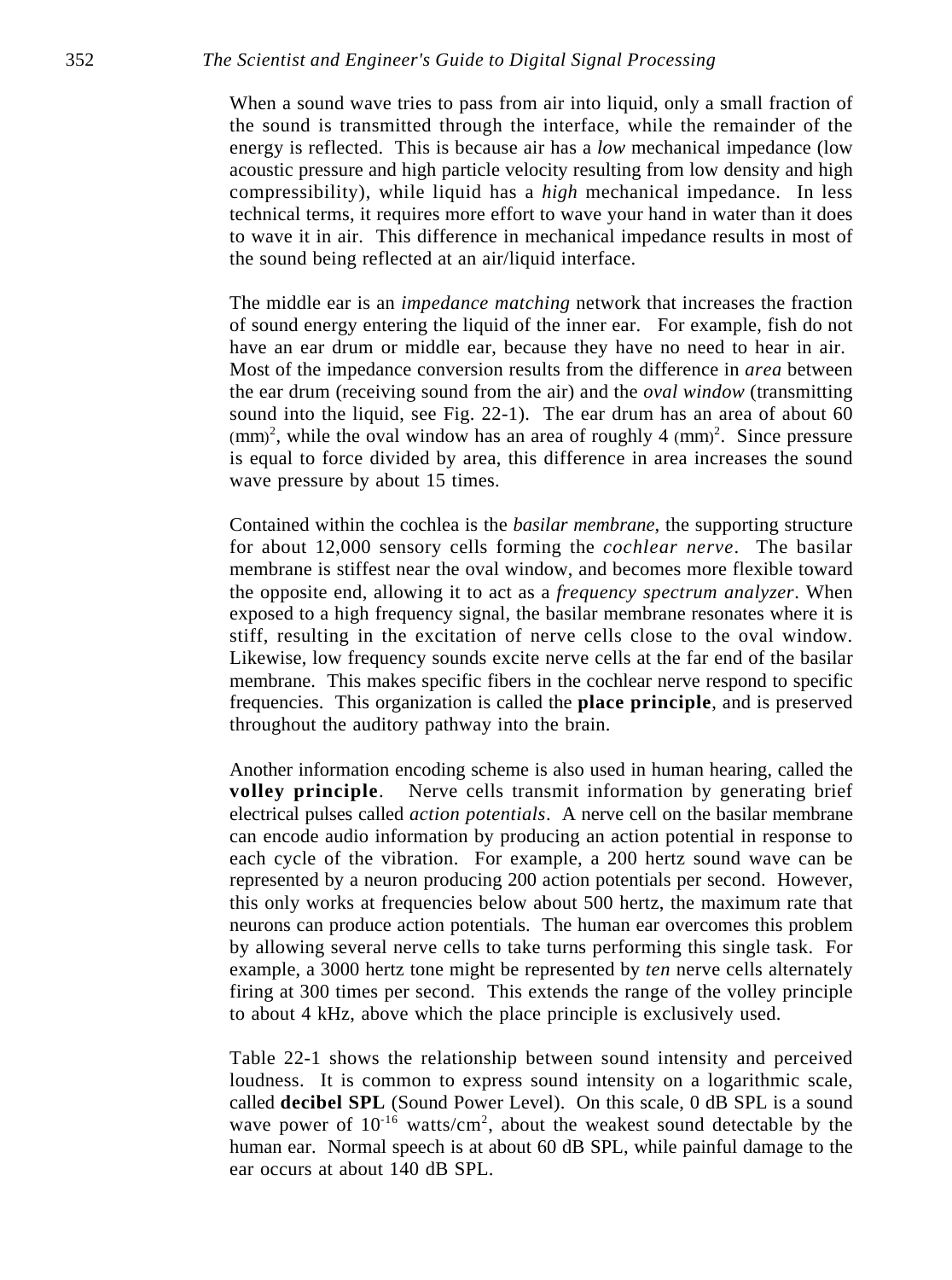

### FIGURE 22-1

Functional diagram of the human ear. The outer ear collects sound waves from the environment and channels them to the tympanic membrane (ear drum), a thin sheet of tissue that vibrates in synchronization with the air waveform. The middle ear bones (hammer, anvil and stirrup) transmit these vibrations to the oval window, a flexible membrane in the fluid filled cochlea. Contained within the cochlea is the basilar membrane, the supporting structure for about 12,000 nerve cells that form the cochlear nerve. Due to the varying stiffness of the basilar membrane, each nerve cell only responses to a narrow range of audio frequencies, making the ear a frequency spectrum analyzer.

> The difference between the loudest and faintest sounds that humans can hear is about 120 dB, a range of one-million in amplitude. Listeners can detect a *change* in loudness when the signal is altered by about 1 dB (a 12% change in amplitude). In other words, there are only about 120 levels of loudness that can be perceived from the faintest whisper to the loudest thunder. The sensitivity of the ear is amazing; when listening to very weak sounds, the ear drum vibrates less than the diameter of a single molecule!

> The perception of loudness relates roughly to the sound power to an exponent of 1/3. For example, if you increase the sound power by a factor of *ten*, listeners will report that the loudness has increased by a factor of about *two*  $(10^{1/3} \approx 2)$ . This is a major problem for eliminating undesirable environmental sounds, for instance, the beefed-up stereo in the next door apartment. Suppose you diligently cover 99% of your wall with a perfect soundproof material, missing only 1% of the surface area due to doors, corners, vents, etc. Even though the sound power has been reduced to only 1% of its former value, the perceived loudness has only dropped to about  $0.01^{1/3} \approx 0.2$ , or 20%.

> The range of human hearing is generally considered to be 20 Hz to 20 kHz, but it is far more sensitive to sounds between 1 kHz and 4 kHz. For example, listeners can detect sounds as low as 0 dB SPL at 3 kHz, but require 40 dB SPL at 100 hertz (an amplitude increase of 100). Listeners can tell that two tones are different if their frequencies differ by more than about 0.3% at 3 kHz. This increases to 3% at 100 hertz. For comparison, adjacent keys on a piano differ by about 6% in frequency.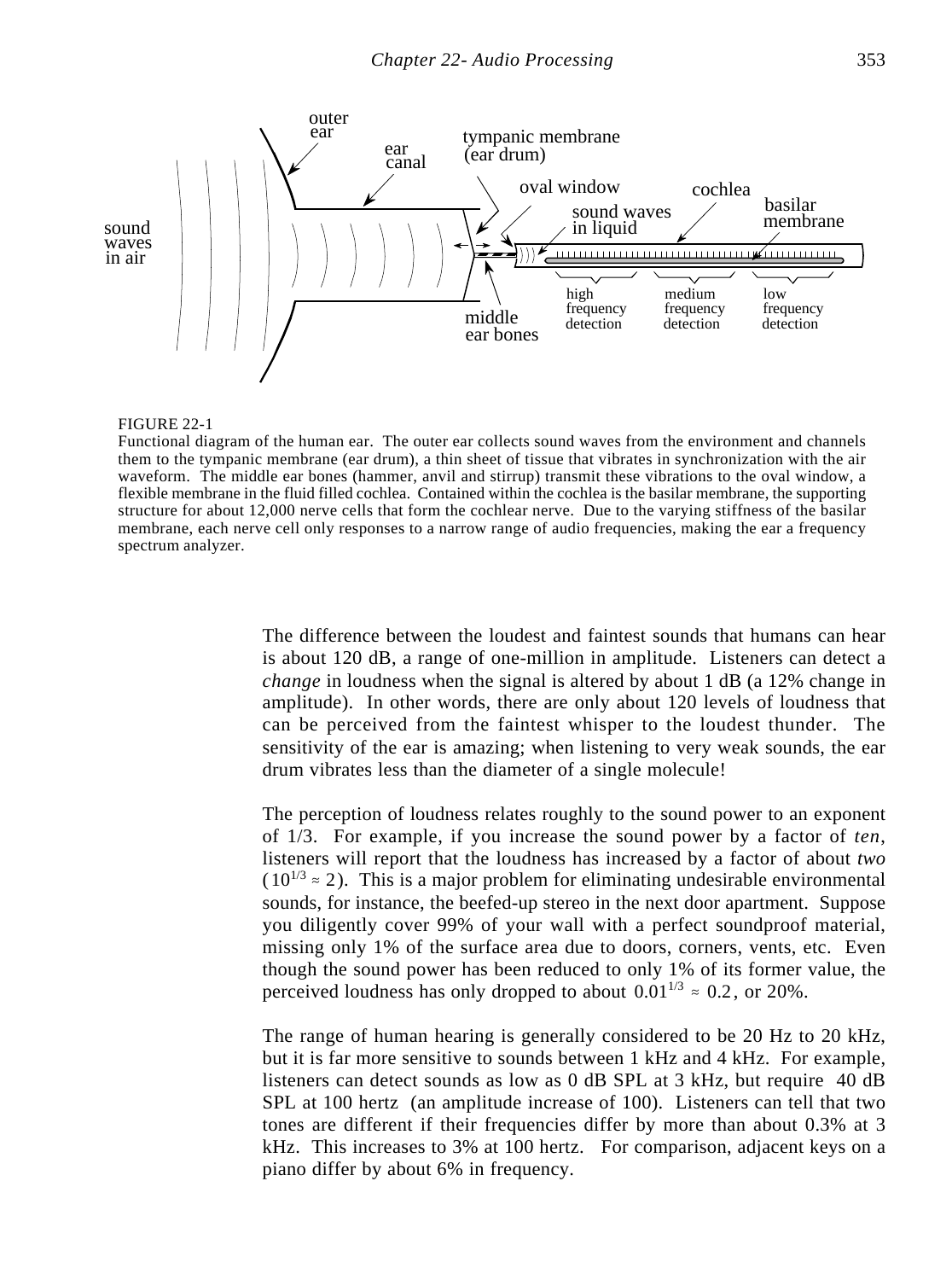|                  | Watts/cm <sup>2</sup> | Decibels SPL | Example sound                   |  |  |
|------------------|-----------------------|--------------|---------------------------------|--|--|
| Louder<br>Softer | $10^{-2}$             | 140dB        | Pain                            |  |  |
|                  | $10^{-3}$             | 130 dB       |                                 |  |  |
|                  | $10^{-4}$             | 120dB        | Discomfort                      |  |  |
|                  | $10^{-5}$             | 110dB        | Jack hammers and rock concerts  |  |  |
|                  | $10^{-6}$             | 100dB        |                                 |  |  |
|                  | $10^{-7}$             | 90 dB        | OSHA limit for industrial noise |  |  |
|                  | $10^{-8}$             | 80dB         |                                 |  |  |
|                  | $10^{-9}$             | 70dB         |                                 |  |  |
|                  | $10^{-10}$            | 60 dB        | Normal conversation             |  |  |
|                  | $10^{-11}$            | 50dB         |                                 |  |  |
|                  | $10^{-12}$            | 40dB         | Weakest audible at 100 hertz    |  |  |
|                  | $10^{-13}$            | 30 dB        |                                 |  |  |
|                  | $10^{-14}$            | 20dB         | Weakest audible at 10kHz        |  |  |
|                  | $10^{-15}$            | 10dB         |                                 |  |  |
|                  | $10^{-16}$            | 0 dB         | Weakest audible at 3 kHz        |  |  |
|                  | $10^{-17}$            | $-10$ dB     |                                 |  |  |
|                  | $10^{-18}$            | $-20$ dB     |                                 |  |  |

TABLE 22-1 Units of sound intensity. Sound intensity is expressed as power per unit area (such as watts/cm<sup>2</sup>), or more commonly on a logarithmic scale called *decibels SPL*. As this table shows, human hearing is the most sensitive between 1 kHz and  $4$  kHz.

> The primary advantage of having *two* ears is the ability to identify the *direction* of the sound. Human listeners can detect the difference between two sound sources that are placed as little as three degrees apart, about the width of a person at 10 meters. This directional information is obtained in two separate ways. First, frequencies above about 1 kHz are strongly *shadowed* by the head. In other words, the ear nearest the sound receives a stronger signal than the ear on the opposite side of the head. The second clue to directionality is that the ear on the far side of the head hears the sound slightly *later* than the near ear, due to its greater distance from the source. Based on a typical head size (about 22 cm) and the speed of sound (about 340 meters per second), an angular discrimination of three degrees requires a timing precision of about 30 microseconds. Since this timing requires the volley principle, this clue to directionality is predominately used for sounds less than about 1 kHz.

> Both these sources of directional information are greatly aided by the ability to turn the head and observe the change in the signals. An interesting sensation occurs when a listener is presented with exactly the same sounds to both ears, such as listening to monaural sound through headphones. The brain concludes that the sound is coming from the center of the listener's head!

> While human hearing can determine the *direction* a sound is from, it does poorly in identifying the *distance* to the sound source. This is because there are few clues available in a sound wave that can provide this information. Human hearing weakly perceives that high frequency sounds are nearby, while low frequency sounds are distant. This is because sound waves dissipate their higher frequencies as they propagate long distances. Echo content is another weak clue to distance, providing a perception of the room size. For example,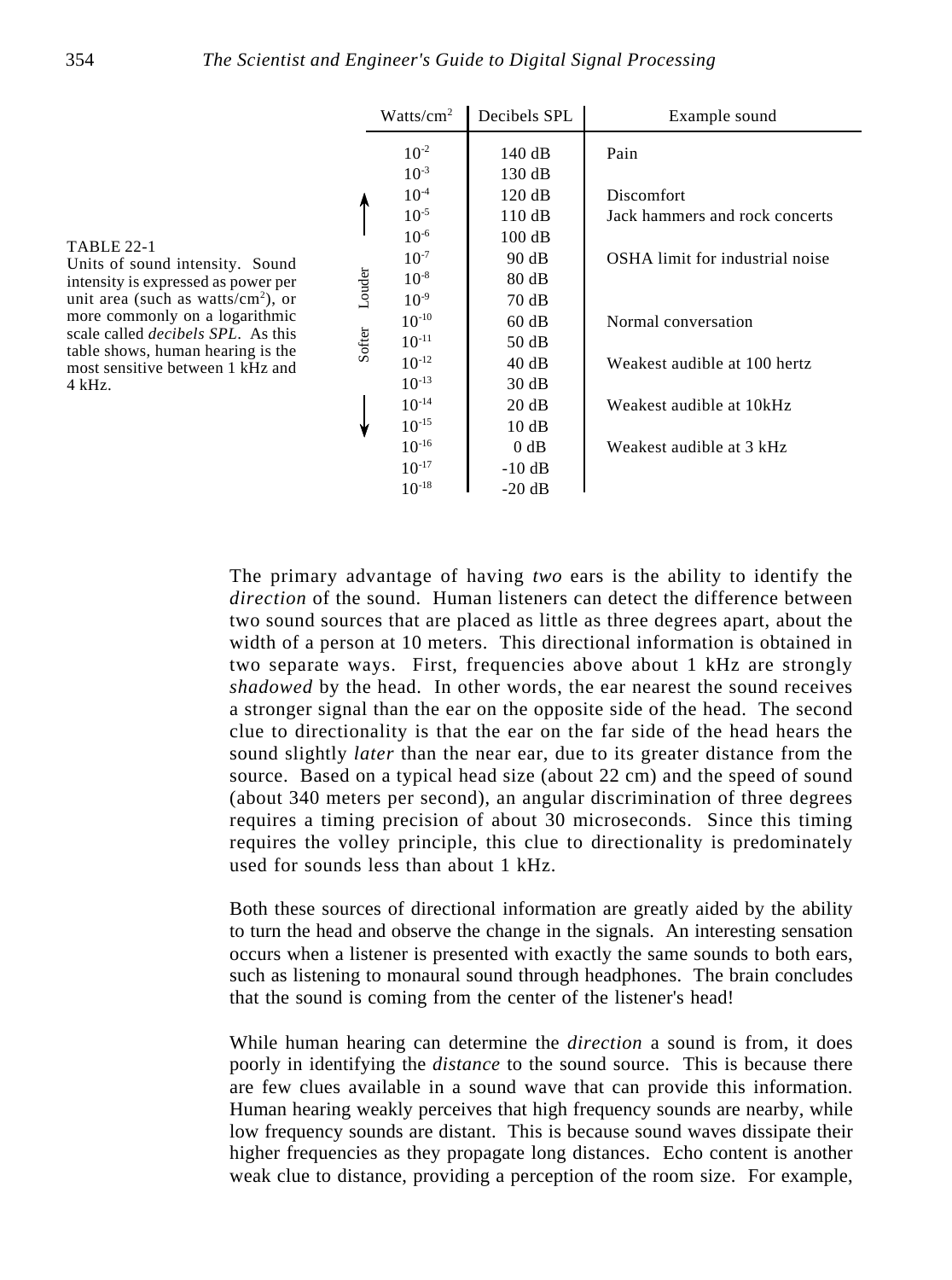sounds in a large auditorium will contain echoes at about 100 millisecond intervals, while 10 milliseconds is typical for a small office. Some species have solved this ranging problem by using *active sonar*. For example, bats and dolphins produce clicks and squeaks that reflect from nearby objects. By measuring the interval between transmission and echo, these animals can locate objects with about 1 cm resolution. Experiments have shown that some

# **Timbre**

extent.

The perception of a continuous sound, such as a note from a musical instrument, is often divided into three parts: **loudness**, **pitch**, and **timbre** (pronounced "timber"). *Loudness* is a measure of sound wave intensity, as previously described. *Pitch* is the frequency of the fundamental component in the sound, that is, the frequency with which the waveform repeats itself. While there are subtle effects in both these perceptions, they are a straightforward match with easily characterized physical quantities.

humans, particularly the blind, can also use active echo localization to a small

*Timbre* is more complicated, being determined by the *harmonic content* of the signal. Figure 22-2 illustrates two waveforms, each formed by adding a 1 kHz sine wave with an amplitude of *one*, to a 3 kHz sine wave with an amplitude of *one-half*. The difference between the two waveforms is that the one shown in (b) has the higher frequency *inverted* before the addition. Put another way, the third harmonic (3 kHz) is phase shifted by 180 degrees compared to the first harmonic (1 kHz). In spite of the very different time domain waveforms, these two signals sound *identical*. This is because hearing is based on the *amplitude* of the frequencies, and is very insensitive to their *phase*. The *shape* of the time domain waveform is only indirectly related to hearing, and usually not considered in audio systems.



### FIGURE 22-2

Phase detection of the human ear. The human ear is very insensitive to the relative phase of the component sinusoids. For example, these two waveforms would sound identical, because the *amplitudes* of their components are the same, even though their relative *phases* are different.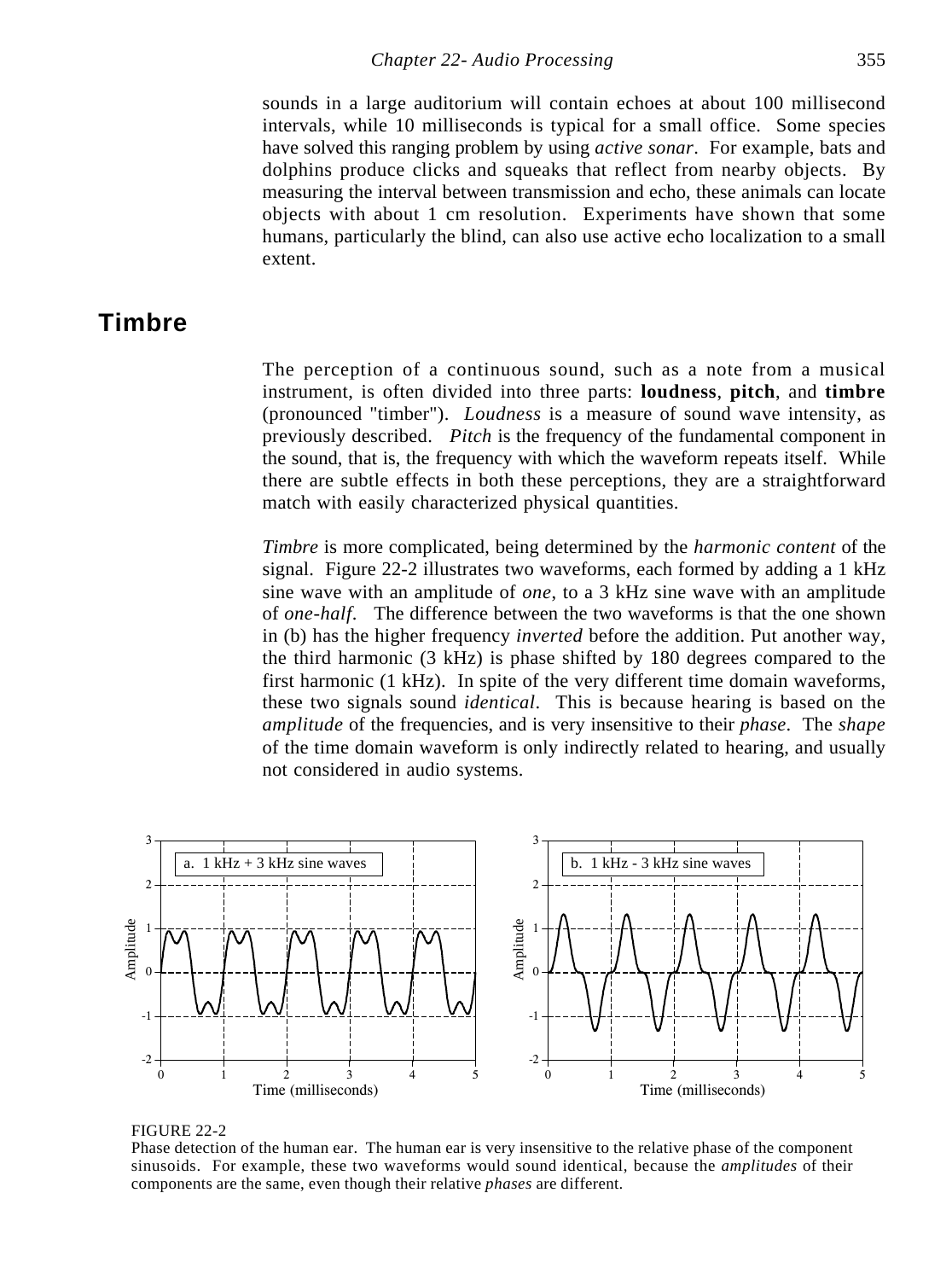356 *The Scientist and Engineer's Guide to Digital Signal Processing*

The ear's insensitivity to phase can be understood by examining how sound propagates through the environment. Suppose you are listening to a person speaking across a small room. Much of the sound reaching your ears is reflected from the walls, ceiling and floor. Since sound propagation depends on frequency (such as: attenuation, reflection, and resonance), different frequencies will reach your ear through different paths. This means that the relative phase of each frequency will change as you move about the room. Since the ear disregards these phase variations, you perceive the voice as *unchanging* as you move position. From a physics standpoint, the phase of an audio signal becomes randomized as it propagates through a complex environment. Put another way, the ear is insensitive to phase because it contains little useful information.

However, it cannot be said that the ear is completely deaf to the phase. This is because a phase change can rearrange the *time sequence* of an audio signal. An example is the chirp system (Chapter 11) that changes an impulse into a much longer duration signal. Although they differ only in their phase, the ear can distinguish between the two sounds because of their difference in duration. For the most part, this is just a curiosity, not something that happens in the normal listening environment.

Suppose that we ask a violinist to play a note, say, the *A* below middle *C*. When the waveform is displayed on an oscilloscope, it appear much as the sawtooth shown in Fig. 22-3a. This is a result of the sticky rosin applied to the fibers of the violinist's bow. As the bow is drawn across the string, the waveform is formed as the string sticks to the bow, is pulled back, and eventually breaks free. This cycle repeats itself over and over resulting in the sawtooth waveform.

Figure 22-3b shows how this sound is perceived by the ear, a frequency of 220 hertz, plus harmonics at 440, 660, 880 hertz, etc. If this note were played on another instrument, the waveform would *look* different; however, the ear would still hear a frequency of 220 hertz plus the harmonics. Since the two instruments produce the same fundamental frequency for this note, they sound similar, and are said to have identical *pitch*. Since the relative amplitude of the *harmonics* is different, they will not sound identical, and will be said to have different *timbre*.

It is often said that timbre is determined by the shape of the waveform. This is true, but slightly misleading. The perception of timbre results from the ear detecting harmonics. While harmonic content is determined by the shape of the waveform, the insensitivity of the ear to phase makes the relationship very onesided. That is, a particular waveform will have only one timbre, while a particular timbre has an infinite number of possible waveforms.

The ear is very accustomed to hearing a fundamental plus harmonics. If a listener is presented with the combination of a 1 kHz and 3 kHz sine wave, they will report that it sounds natural and pleasant. If sine waves of 1 kHz and 3.1 kHz are used, it will sound objectionable.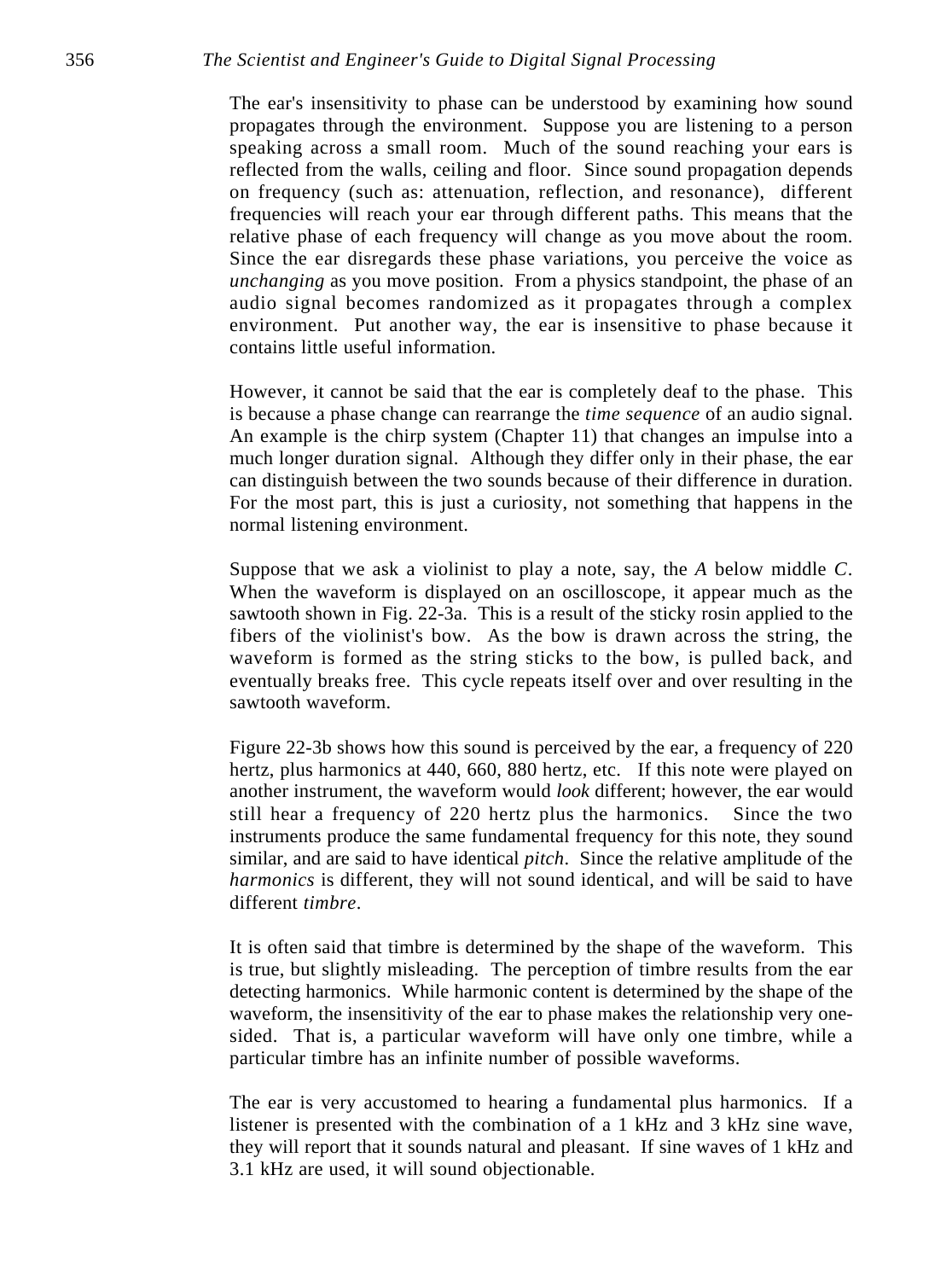

FIGURE 22-3 Violin waveform. A bowed violin produces a sawtooth waveform, as illustrated in (a). The sound *heard by the ear* is shown in (b), the fundamental frequency plus harmonics.

This is the basis of the standard musical scale, as illustrated by the piano keyboard in Fig. 22-4. Striking the farthest left key on the piano produces a fundamental frequency of 27.5 hertz, plus harmonics at 55, 110, 220, 440, 880 hertz, etc. (there are also harmonics between these frequencies, but they aren't important for this discussion). These harmonics correspond to the fundamental frequency produced by other keys on the keyboard. Specifically, every *seventh* white key is a harmonic of the far left key. That is, the eighth key from the left has a fundamental frequency of 55 hertz, the 15th key has a fundamental frequency of 110 hertz, etc. Being harmonics of each other, these keys sound similar when played, and are harmonious when played in unison. For this reason, they are *all* called the note, *A*. In this same manner, the white key immediate right of each *A* is called a *B*, and *they* are all harmonics of each other. This pattern repeats for the seven notes: *A*, *B*, *C*, *D*, *E*, *F*, and *G.*

The term **octave** means a *factor of two in frequency*. On the piano, one octave comprises eight white keys, accounting for the name (*octo* is Latin for *eight*). In other words, the piano's frequency doubles after every seven white keys, and the entire keyboard spans a little over seven octaves. The range of human hearing is generally quoted as 20 hertz to 20 kHz,



FIGURE 22-4

The Piano keyboard. The keyboard of the piano is a *logarithmic* frequency scale, with the fundamental frequency doubling after every seven white keys. These white keys are the notes: *A, B, C, D, E, F and G*.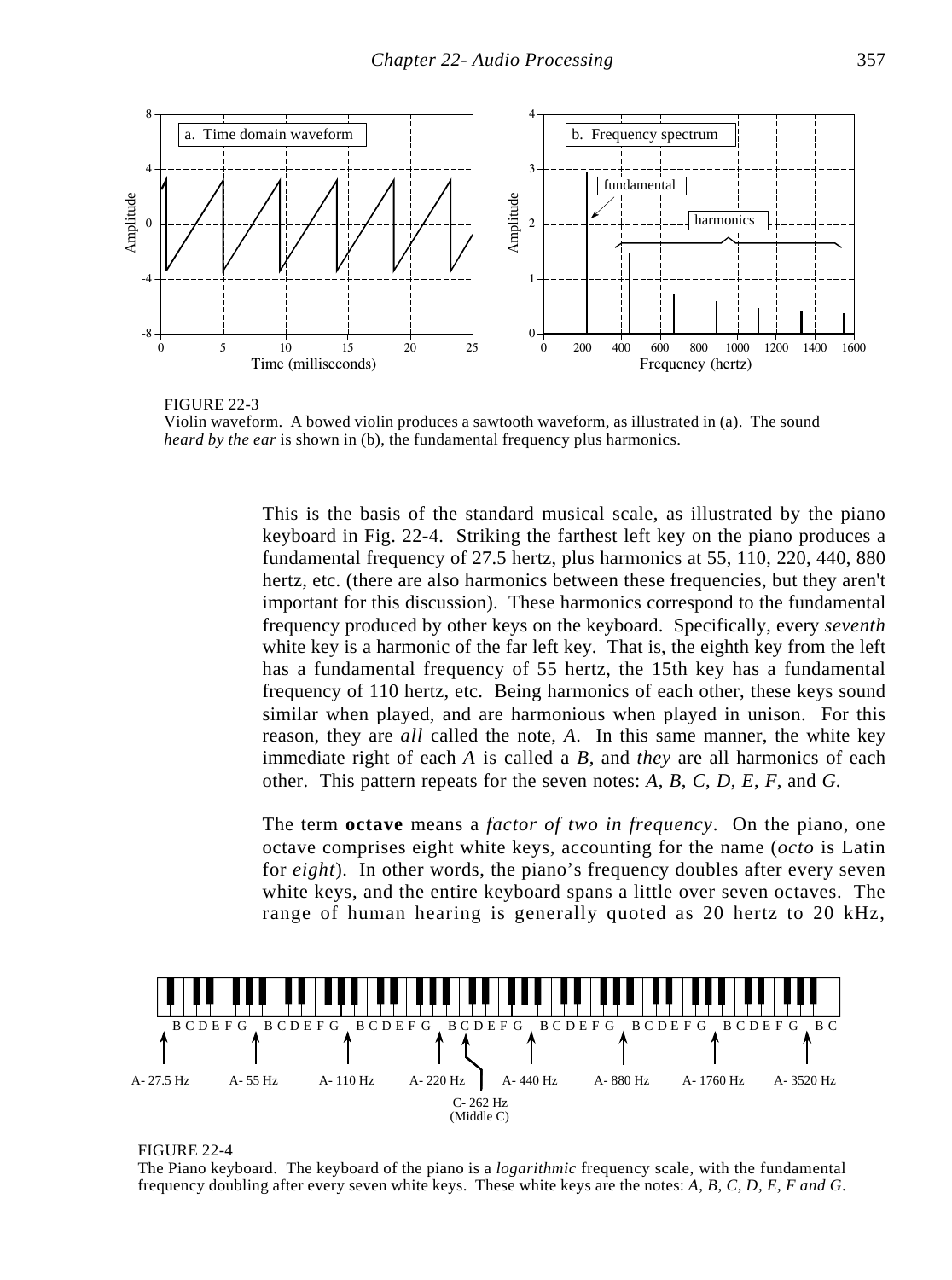corresponding to about  $\frac{1}{2}$  octave to the left, and two octaves to the right of the piano keyboard. Since octaves are based on doubling the frequency every fixed number of keys, they are a *logarithmic* representation of frequency. This is important because audio information is generally distributed in this same way. For example, as much audio information is carried in the octave between 50 hertz and 100 hertz, as in the octave between 10 kHz and 20 kHz. Even though the piano only covers about 20% of the frequencies that humans can hear (4 kHz out of 20 kHz), it can produce more than 70% of the audio information that humans can perceive (7 out of 10 octaves). Likewise, the highest frequency a human can detect drops from about 20 kHz to 10 kHz over the course of an adult's lifetime. However, this is only a loss of about 10% of the hearing ability (one octave out of ten). As shown next, this logarithmic distribution of information directly affects the required *sampling rate* of audio signals.

# **Sound Quality vs. Data Rate**

When designing a digital audio system there are two questions that need to be asked: (1) how good does it need to sound? and (2) what data rate can be tolerated? The answer to these questions usually results in one of three categories. First, **high fidelity music,** where sound quality is of the greatest importance, and almost any data rate will be acceptable. Second, **telephone communication**, requiring natural sounding speech *and* a low data rate to reduce the system cost. Third, **compressed speech**, where reducing the data rate is very important and some unnaturalness in the sound quality can be tolerated. This includes military communication, cellular telephones, and digitally stored speech for voice mail and multimedia.

Table 22-2 shows the tradeoff between sound quality and data rate for these three categories. High fidelity music systems sample fast enough (44.1 kHz), and with enough precision (16 bits), that they can capture virtually all of the sounds that humans are capable of hearing. This magnificent sound quality comes at the price of a high data rate,  $44.1 \text{ kHz} \times 16 \text{ bits} = 706 \text{ k bits/sec.}$ This is pure brute force.

Whereas music requires a bandwidth of 20 kHz, natural sounding speech only requires about 3.2 kHz. Even though the frequency range has been reduced to only 16% (3.2 kHz out of 20 kHz), the signal still contains 80% of the original sound information (8 out of 10 octaves). Telecommunication systems typically operate with a sampling rate of about 8 kHz, allowing natural sounding speech, but greatly reduced music quality. You are probably already familiar with this difference in sound quality: FM radio stations broadcast with a bandwidth of almost 20 kHz, while AM radio stations are limited to about 3.2 kHz. Voices sound normal on the AM stations, but the music is weak and unsatisfying.

Voice-only systems also reduce the precision from 16 bits to 12 bits per sample, with little noticeable change in the sound quality. This can be reduced to only 8 bits per sample if the quantization step size is made unequal. This is a widespread procedure called **companding**, and will be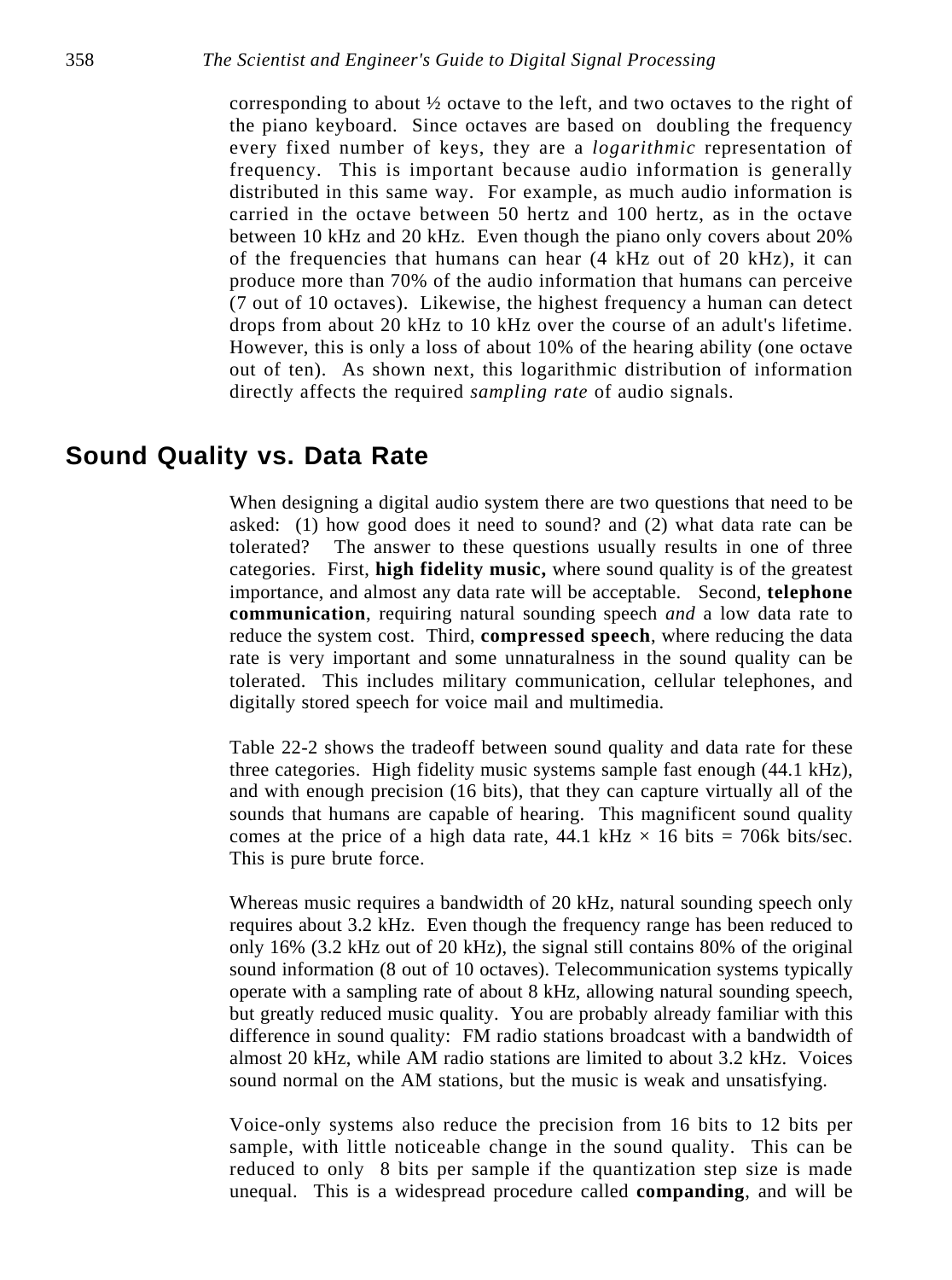| <b>Sound Quality Required</b>                 | <b>Bandwidth</b>         | <b>Sampling</b><br>rate | <b>Number</b><br>of bits | Data rate<br>(bits/sec) | <b>Comments</b>                                                                  |
|-----------------------------------------------|--------------------------|-------------------------|--------------------------|-------------------------|----------------------------------------------------------------------------------|
| High fidelity music<br>(compact disc)         | 5 Hz to<br>$20$ kHz      | 44.1 kHz                | $16$ bit                 | 706k                    | Satisfies even the most picky<br>audiophile. Better than<br>human hearing.       |
| Telephone quality speech                      | $200$ Hz to<br>$3.2$ kHz | 8 kHz                   | $12$ bit                 | 96k                     | Good speech quality, but<br>very poor for music.                                 |
| (with companding)                             | $200$ Hz to<br>$3.2$ kHz | 8 kHz                   | 8 bit                    | 64k                     | Nonlinear ADC reduces the<br>data rate by 50%. A very<br>common technique.       |
| Speech encoded by Linear<br>Predictive Coding | $200$ Hz to<br>$3.2$ kHz | 8 kHz                   | $12$ bit                 | 4k                      | DSP speech compression<br>technique. Very low data<br>rates, poor voice quality. |

### TABLE 22-2

Audio data rate vs. sound quality. The sound quality of a digitized audio signal depends on its *data rate*, the product of its sampling rate and number of bits per sample. This can be broken into three categories, high fidelity music (706 kbits/sec), telephone quality speech (64 kbits/sec), and compressed speech (4 kbits/sec).

> discussed later in this chapter. An 8 kHz sampling rate, with an ADC precision of 8 bits per sample, results in a data rate of 64k bits/sec. This is the *brute force* data rate for natural sounding speech. Notice that speech requires less than 10% of the data rate of high fidelity music.

> The data rate of 64k bits/sec represents the straightforward application of sampling and quantization theory to audio signals. Techniques for lowering the data rate further are based on *compressing* the data stream by removing the inherent redundancies in speech signals. Data compression is the topic of Chapter 27. One of the most efficient ways of compressing an audio signal is **Linear Predictive Coding (LPC)**, of which there are several variations and subgroups. Depending on the speech quality required, LPC can reduce the data rate to as little as 2-6k bits/sec. We will revisit LPC later in this chapter with *speech synthesis*.

# **High Fidelity Audio**

Audiophiles demand the utmost sound quality, and all other factors are treated as secondary. If you had to describe the mindset in one word, it would be: *overkill*. Rather than just matching the abilities of the human ear, these systems are designed to *exceed* the limits of hearing. It's the only way to be sure that the reproduced music is pristine. Digital audio was brought to the world by the **compact laser disc**, or **CD**. This was a revolution in music; the sound quality of the CD system far exceeds older systems, such as records and tapes. DSP has been at the forefront of this technology.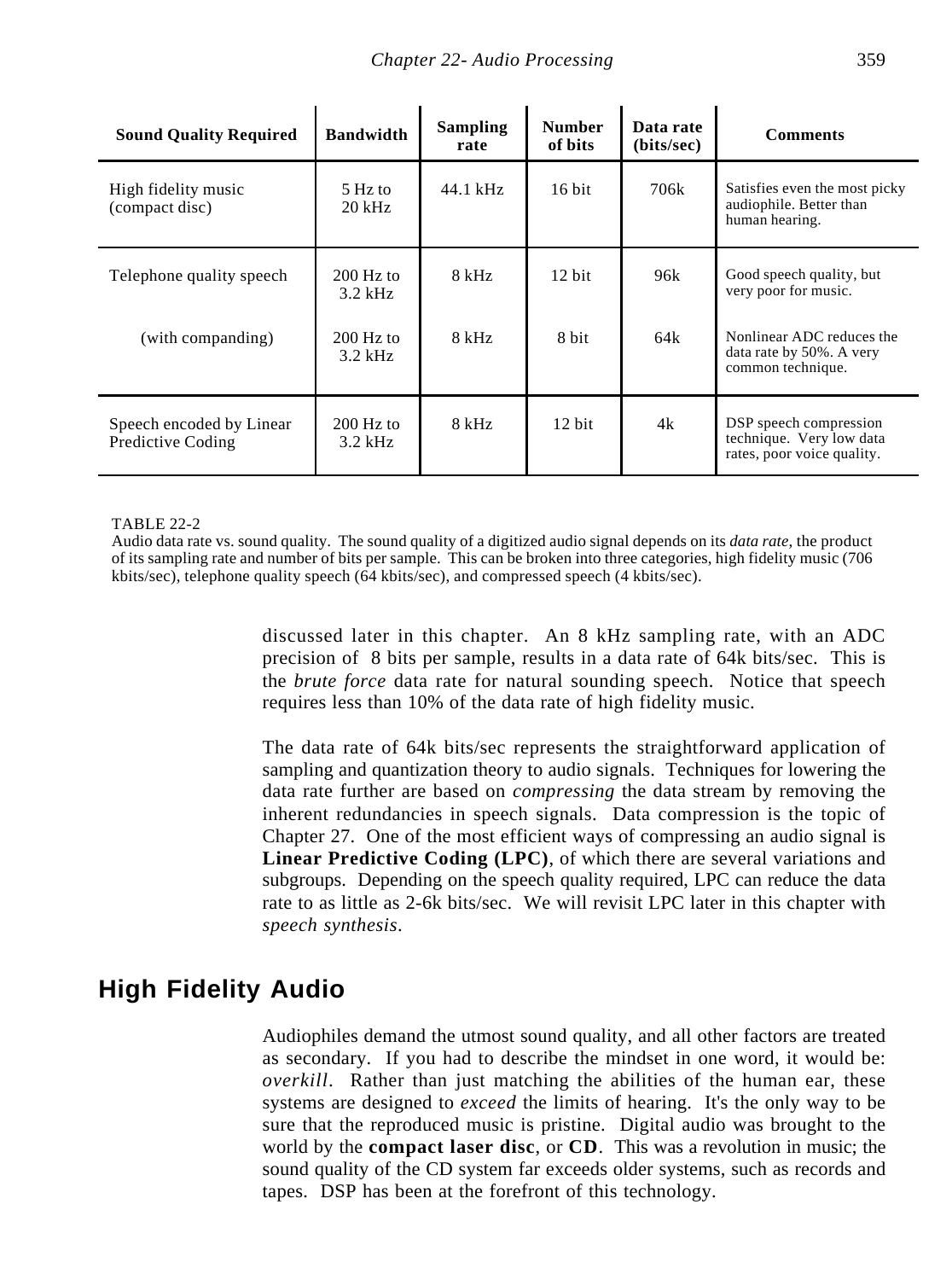Figure 22-5 illustrates the surface of a compact laser disc, such as viewed through a high power microscope. The main surface is shiny (reflective of light), with the digital information stored as a series of dark pits burned on the surface with a laser. The information is arranged in a single track that spirals from the outside to the inside, the same as a phonograph record. The rotation of the CD is changed from about 210 to 480 rpm as the information is read from the outside to the inside of the spiral, making the scanning velocity a constant 1.2 meters per second. (In comparison, phonograph records spin at a fixed rate, such as 33, 45 or 78 rpm). During playback, an optical sensor detects if the surface is reflective or nonreflective, generating the corresponding binary information.

As shown by the geometry in Fig. 22-5, the CD stores about 1 bit per  $(\mu m)^2$ , corresponding to 1 million bits per (mm) 2 , and 15 billion bits per disk. This is about the same feature size used in integrated circuit manufacturing, and for a good reason. One of the properties of light is that it cannot be focused to smaller than about one-half wavelength, or 0.3  $\mu$ m. Since both integrated circuits and laser disks are created by optical means, the fuzziness of light below 0.3 µm limits how small of features can be used.

Figure 22-6 shows a block diagram of a typical compact disc playback system. The raw data rate is 4.3 million bits per second, corresponding to 1 bit each 0.28 µm of track length. However, this is in conflict with the specified geometry of the CD; each pit must be no shorter than 0.8 µm, and no longer than 3.5 µm. In other words, each binary *one* must be part of a group of 3 to 13 *ones*. This has the advantage of reducing the error rate due to the optical pickup, but how do you force the binary data to comply with this strange bunching?

The answer is an encoding scheme called **eight-to-fourteen modulation (EFM)**. Instead of directly storing a byte of data on the disc, the 8 bits are passed through a look-up table that pops out 14 bits. These 14 bits have the desired bunching characteristics, and are stored on the laser disc. Upon playback, the binary values read from the disc are passed through the inverse of the EFM look-up table, resulting in each 14 bit group being turned back into the correct 8 bits.



### FIGURE 22-5

Compact disc surface. Micron size pits are burned into the surface of the CD to represent ones and zeros. This results in a data density of 1 bit per  $\mu$ m<sup>2</sup>, or one million bits per mm<sup>2</sup>. The pit depth is  $0.16 \mu m$ .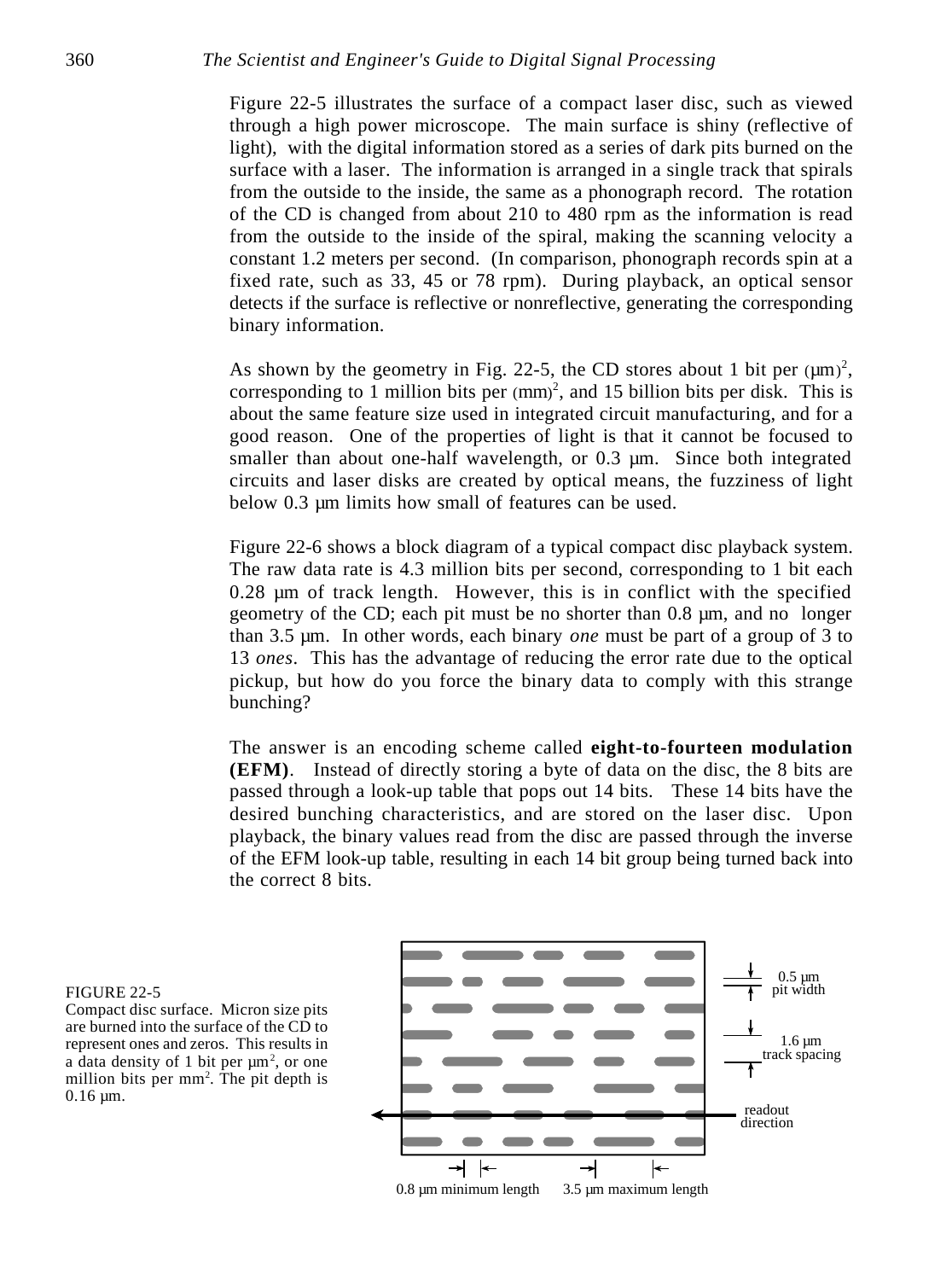



Compact disc playback block diagram. The digital information is retrieved from the disc with an optical sensor, corrected for EFM and Reed-Solomon encoding, and converted to stereo analog signals.

> In addition to EFM, the data are encoded in a format called **two-level Reed-Solomon coding**. This involves combining the left and right stereo channels along with data for error detection and correction. Digital errors detected during playback are either: *corrected* by using the redundant data in the encoding scheme, *concealed* by interpolating between adjacent samples, or *muted* by setting the sample value to zero. These encoding schemes result in the data rate being *tripled*, i.e., 1.4 Mbits/sec for the stereo audio signals versus 4.3 Mbits/sec stored on the disc.

> After decoding and error correction, the audio signals are represented as 16 bit samples at a 44.1 kHz sampling rate. In the simplest system, these signals could be run through a 16 bit DAC, followed by a low-pass analog filter. However, this would require high performance analog electronics to pass frequencies below 20 kHz, while rejecting all frequencies above 22.05 kHz, ½ of the sampling rate. A more common method is to use a **multirate** technique, that is, convert the digital data to a higher sampling rate before the DAC. A factor of four is commonly used, converting from 44.1 kHz to 176.4 kHz. This is called **interpolation**, and can be explained as a two step process (although it may not actually be carried out this way). First, three samples with a value of zero are placed between the original samples, producing the higher sampling rate. In the frequency domain, this has the effect of duplicating the 0 to 22.05 kHz spectrum three times, at 22.05 to 44.1 kHz, 41 to 66.15 kHz, and 66.15 to 88.2 kHz. In the second step, an efficient *digital* filter is used to remove the newly added frequencies.

> The sample rate increase makes the sampling interval smaller, resulting in a smoother signal being generated by the DAC. The signal still contains frequencies between 20 Hz and 20 kHz; however, the Nyquist frequency has been increased by a factor of four. This means that the analog filter only needs to pass frequencies below 20 kHz, while blocking frequencies above 88.2 kHz. This is usually done with a three pole Bessel filter. Why use a *Bessel* filter if the ear is insensitive to phase? Overkill, remember?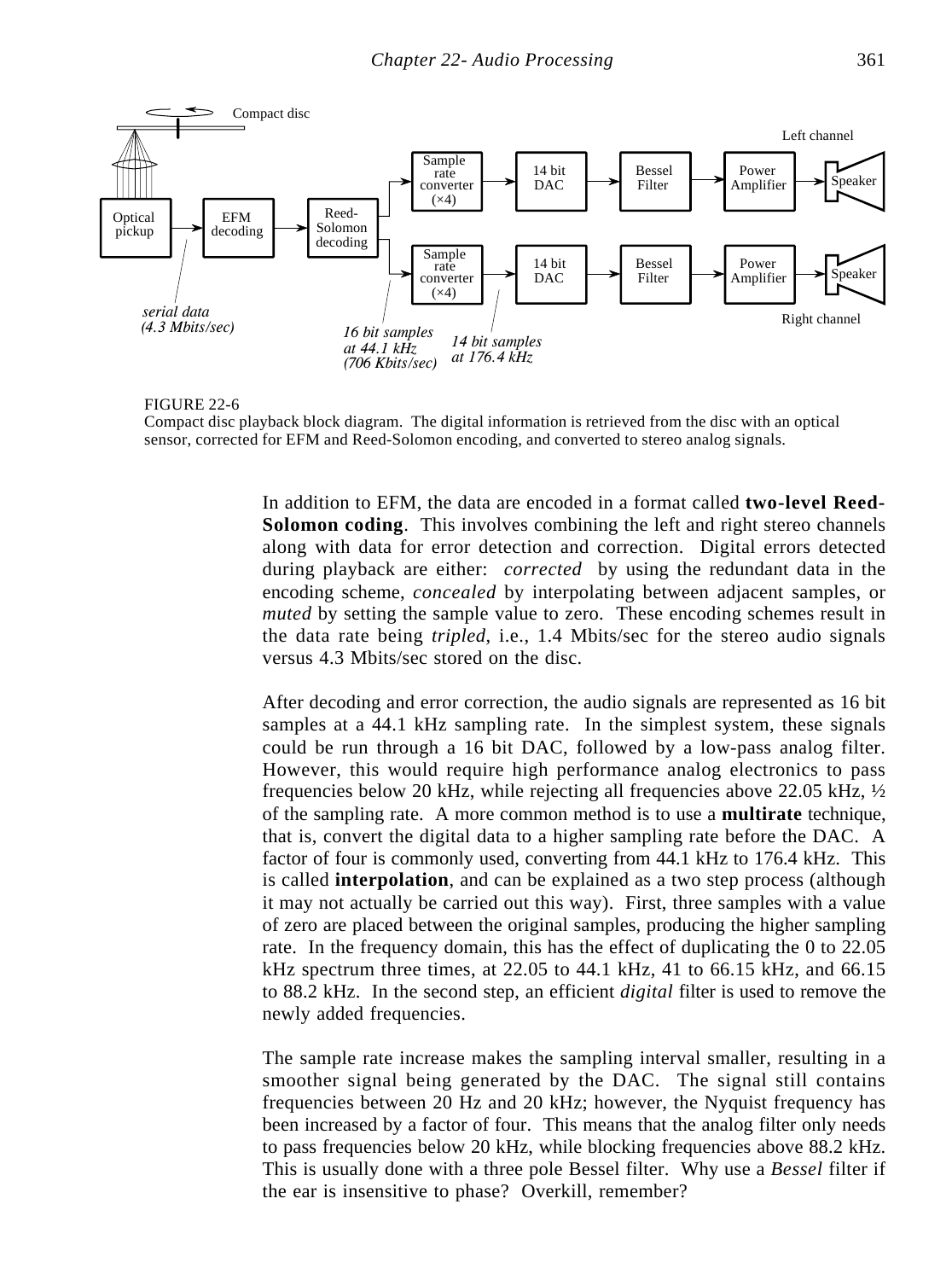Since there are four times as many samples, the number of bits per sample can be reduced from 16 bits to 14 bits, without degrading the sound quality. The  $sin(x)/x$ correction needed to compensate for the zeroth order hold of the DAC can be part of either the analog or digital filter.

Audio systems with more than one channel are said to be in **stereo** (from the Greek word for *solid*, or *three-dimensional*). Multiple channels send sound to the listener from different directions, providing a more accurate reproduction of the original music. Music played through a monaural (one channel) system often sounds artificial and bland. In comparison, a good stereo reproduction makes the listener feel as if the musicians are only a few feet away. Since the 1960s, high fidelity music has used two channels (left and right), while motion pictures have used four channels (left, right, center, and surround). In early stereo recordings (say, the Beatles or the Mamas And The Papas), individual singers can often be heard in only one channel or the other. This rapidly progressed into a more sophisticated **mix-down**, where the sound from many microphones in the recording studio is combined into the two channels. Mix-down is an art, aimed at providing the listener with the perception of *being there*.

The four channel sound used in motion pictures is called **Dolby Stereo**, with the home version called **Dolby Surround Pro Logic**. ("Dolby" and "Pro Logic" are trademarks of Dolby Laboratories Licensing Corp.). The four channels are encoded into the standard left and right channels, allowing regular two-channel stereo systems to reproduce the music. A Dolby decoder is used during playback to recreate the four channels of sound. The left and right channels, from speakers placed on each side of the movie or television screen, is similar to that of a regular two-channel stereo system. The speaker for the center channel is usually placed directly above or below the screen. Its purpose is to reproduce speech and other visually connected sounds, keeping them firmly centered on the screen, regardless of the seating position of the viewer/listener. The surround speakers are placed to the left and right of the listener, and may involve as many as twenty speakers in a large auditorium. The surround channel only contains midrange frequencies (say, 100 Hz to 7 kHz), and is *delayed* by 15 to 30 milliseconds. This delay makes the listener perceive that speech is coming from the screen, and not the sides. That is, the listener hears the speech coming from the front, followed by a delayed version of the speech coming from the sides. The listener's mind interprets the delayed signal as a reflection from the walls, and ignores it.

# **Companding**

The data rate is important in telecommunication because it is directly proportional to the *cost* of transmitting the signal. Saving bits is the same as saving money. **Companding** is a common technique for reducing the data rate of audio signals by making the quantization levels *unequal*. As previously mentioned, the loudest sound that can be tolerated (120 dB SPL) is about onemillion times the amplitude of the weakest sound that can be detected (0 dB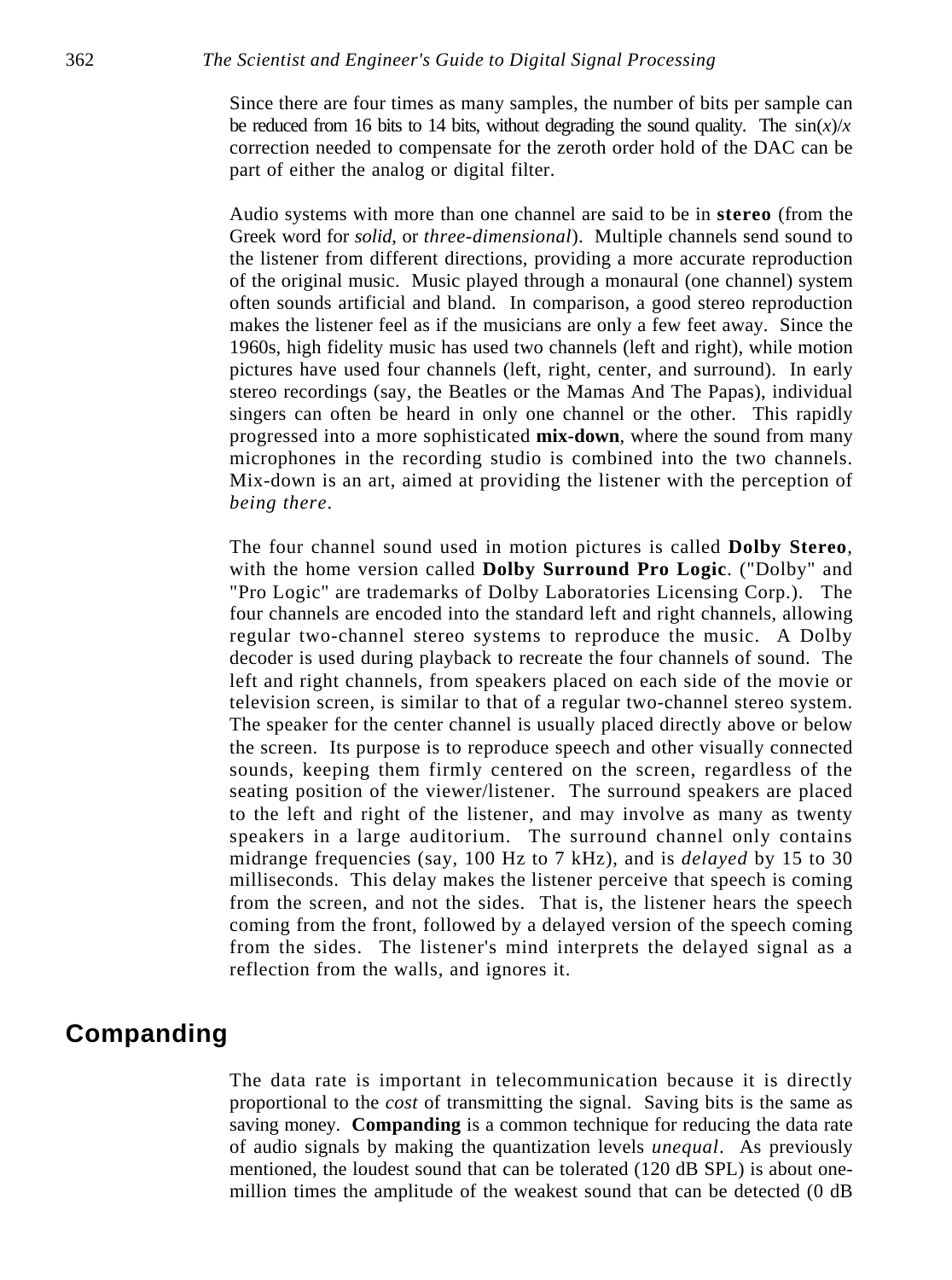SPL). However, the ear cannot distinguish between sounds that are closer than about 1 dB (12% in amplitude) apart. In other words, there are only about 120 different loudness levels that can be detected, spaced logarithmically over an amplitude range of one-million.

This is important for digitizing audio signals. If the quantization levels are equally spaced, 12 bits must be used to obtain telephone quality speech. However, only 8 bits are required if the quantization levels are made *unequal*, matching the characteristics of human hearing. This is quite intuitive: if the signal is small, the levels need to be very close together; if the signal is large, a larger spacing can be used.

Companding can be carried out in three ways: (1) run the analog signal through a nonlinear circuit before reaching a linear 8 bit ADC, (2) use an 8 bit ADC that internally has unequally spaced steps, or (3) use a linear 12 bit ADC followed by a digital look-up table (12 bits in, 8 bits out). Each of these three options requires the same nonlinearity, just in a different place: an analog circuit, an ADC, or a digital circuit.

Two nearly identical standards are used for companding curves: **µ255 law** (also called **mu law**), used in North America, and **"A" law**, used in Europe. Both use a logarithmic nonlinearity, since this is what converts the spacing detectable by the human ear into a linear spacing. In equation form, the curves used in  $\mu$ 255 law and "A" law are given by:

### EQUATION 22-1

Mu law companding. This equation provides the nonlinearity for µ255 law companding. The constant,  $\mu$ , has a value of 255, accounting for the name of this standard.

EQUATION 22-2 "A" law companding. The constant, *A*, has a value of 87.6.

$$
y = \frac{\ln(1 + \mu x)}{\ln(1 + \mu)}
$$
 for  $0 \le x \le 1$ 

$$
y = \frac{1 + \ln(Ax)}{1 + \ln(A)}
$$
 for  $1/A \le x \le 1$   

$$
y = \frac{Ax}{1 + \ln(A)}
$$
 for  $0 \le x \le 1/A$ 

Figure 22-7 graphs these equations for the input variable, *x*, being between -1 and +1, resulting in the output variable also assuming values between -1 and +1. Equations 22-1 and 22-2 only handle positive input values; portions of the curves for negative input values are found from symmetry. As shown in (a), the curves for  $\mu$ 255 law and "A" law are nearly identical. The only significant difference is near the origin, shown in  $(b)$ , where  $\mu$ 255 law is a smooth curve, and "A" law switches to a straight line.

Producing a stable nonlinearity is a difficult task for analog electronics. One method is to use the logarithmic relationship between current and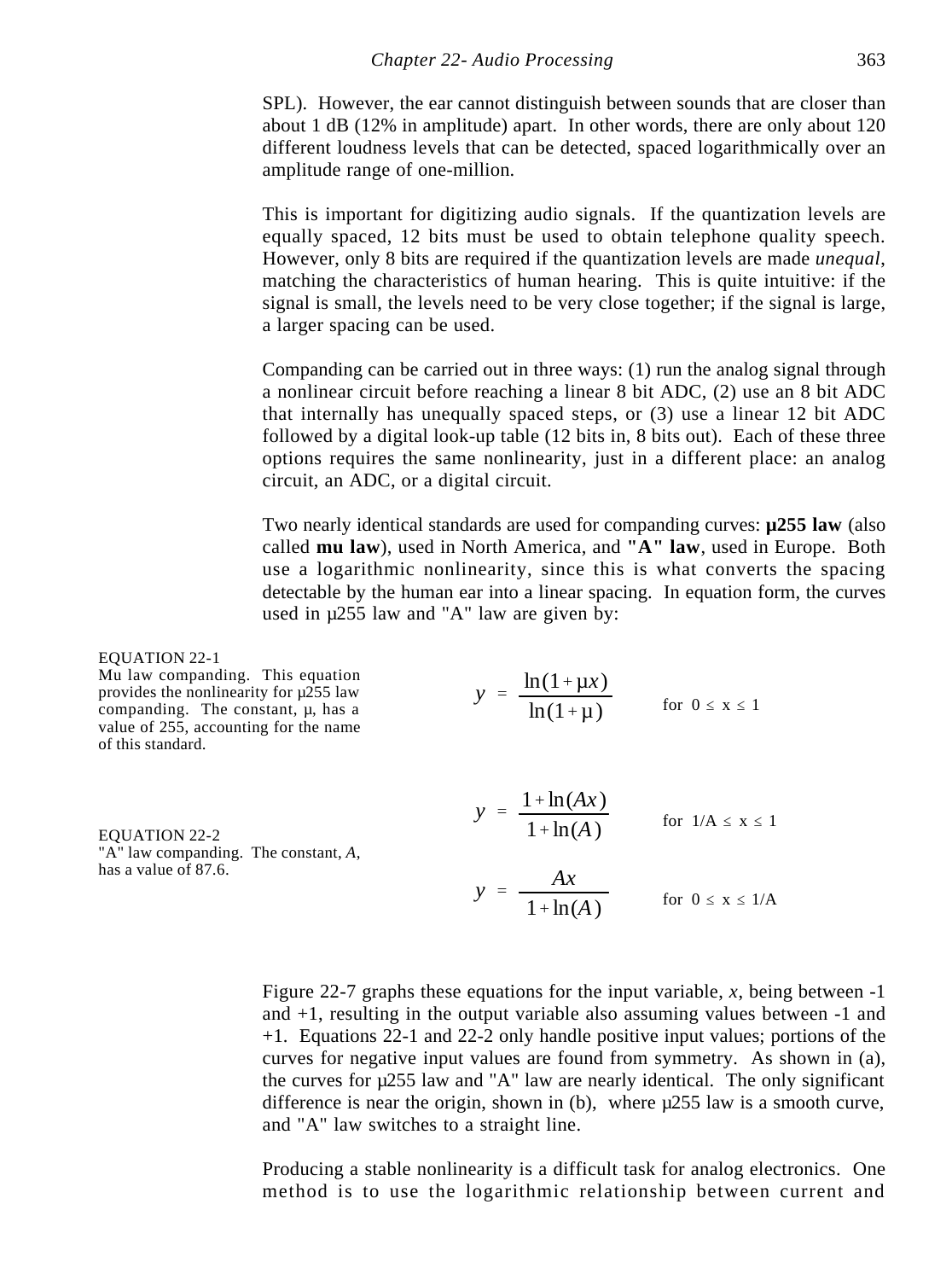

Companding curves. The µ255 law and "A" law companding curves are nearly identical, differing only near

voltage across a *pn* diode junction, and then add circuitry to correct for the ghastly temperature drift. Most companding circuits take another strategy: approximate the nonlinearity with a group of straight lines. A typical scheme is to approximate the logarithmic curve with a group of 16 straight segments, called **cords**. The first bit of the 8 bit output indicates if the input is positive or negative. The next three bits identify which of the 8 positive or 8 negative cords is used. The last four bits break each cord into 16 equally spaced increments. As with most integrated circuits, companding chips have sophisticated and proprietary internal designs. Rather than worrying about what goes on inside of the chip, pay the most attention to the pinout and the specification sheet.

# **Speech Synthesis and Recognition**

Computer generation and recognition of speech are formidable problems; many approaches have been tried, with only mild success. This is an active area of DSP research, and will undoubtedly remain so for many years to come. You will be very disappointed if you are expecting this section to describe how to build speech synthesis and recognition circuits. Only a brief introduction to the typical approaches can be presented here. Before starting, it should be pointed out that most commercial products that produce human sounding speech do not *synthesize* it, but merely play back a digitally recorded segment from a human speaker. This approach has great sound quality, but it is limited to the prerecorded words and phrases.

Nearly all techniques for speech synthesis and recognition are based on the model of human speech production shown in Fig. 22-8. Most human speech sounds can be classified as either **voiced** or **fricative**. Voiced sounds occur when air is forced from the lungs, through the vocal cords, and out of the mouth and/or nose. The vocal cords are two thin flaps of tissue stretched across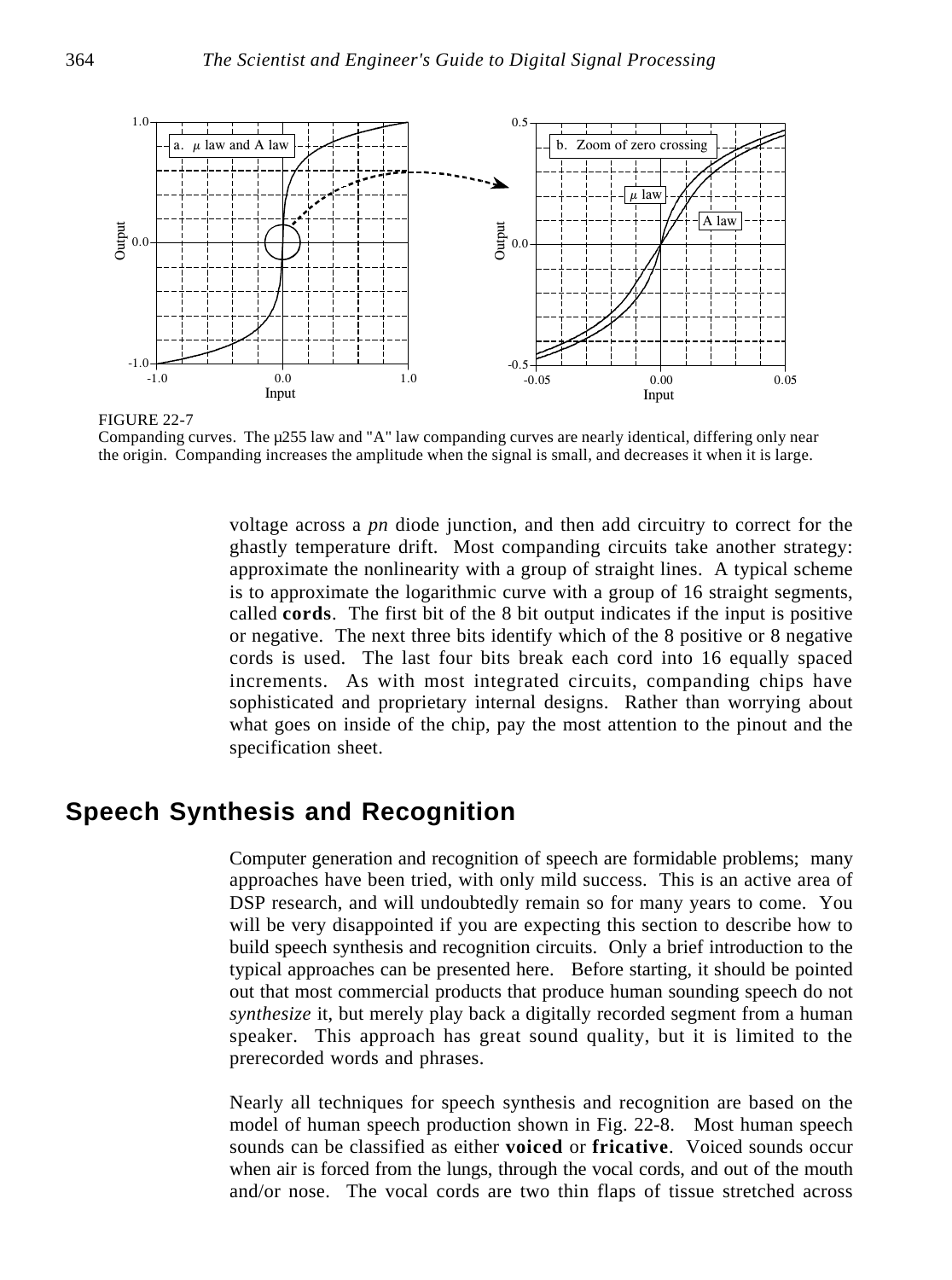



Human speech model. Over a short segment of time, about 2 to 40 milliseconds, speech can be modeled by three parameters: (1) the selection of either a periodic or a noise excitation, (2) the pitch of the periodic excitation, and (3) the coefficients of a recursive linear filter mimicking the vocal tract response.

the air flow, just behind the Adam's apple. In response to varying muscle tension, the vocal cords vibrate at frequencies between 50 and 1000 Hz, resulting in periodic puffs of air being injected into the throat. Vowels are an example of voiced sounds. In Fig. 22-8, voiced sounds are represented by the pulse train generator, with the pitch (i.e., the fundamental frequency of the waveform) being an adjustable parameter.

In comparison, *fricative* sounds originate as random noise, not from vibration of the vocal cords. This occurs when the air flow is nearly blocked by the tongue, lips, and/or teeth, resulting in air turbulence near the constriction. Fricative sounds include: *s*, *f*, *sh*, *z*, *v*, and *th*. In the model of Fig. 22-8, fricatives are represented by a *noise generator*.

Both these sound sources are modified by the acoustic cavities formed from the tongue, lips, mouth, throat, and nasal passages. Since sound propagation through these structures is a linear process, it can be represented as a linear filter with an appropriately chosen impulse response. In most cases, a *recursive* filter is used in the model, with the recursion coefficients specifying the filter's characteristics. Because the acoustic cavities have dimensions of several centimeters, the frequency response is primarily a series of resonances in the kilohertz range. In the jargon of audio processing, these resonance peaks are called the **format frequencies**. By changing the relative position of the tongue and lips, the format frequencies can be changed in both frequency and amplitude.

Figure 22-9 shows a common way to display speech signals, the **voice spectrogram**, or **voiceprint**. The audio signal is broken into short segments,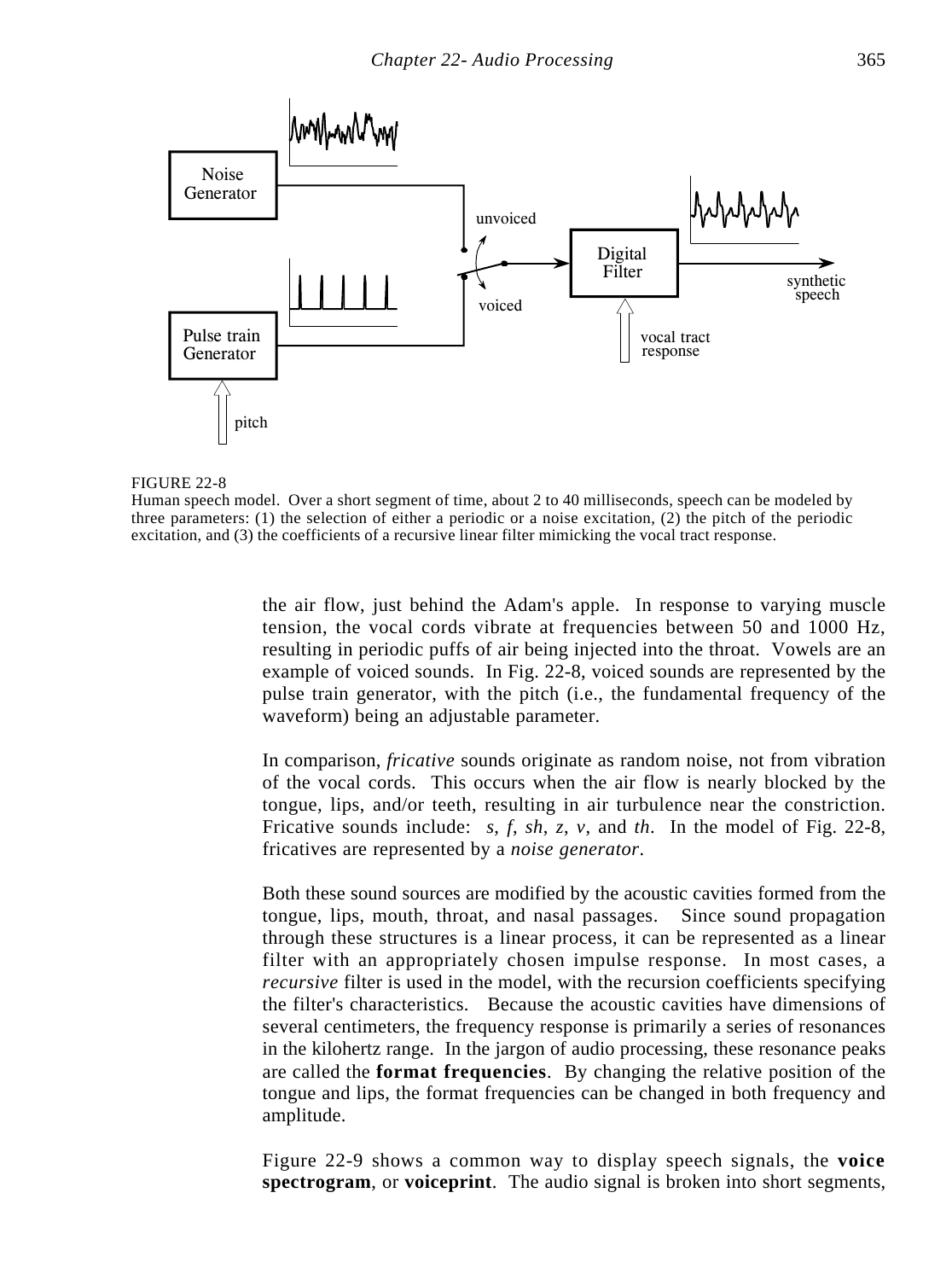### 366 *The Scientist and Engineer's Guide to Digital Signal Processing*

say 2 to 40 milliseconds, and the FFT used to find the frequency spectrum of each segment. These spectra are placed side-by-side, and converted into a grayscale image (low amplitude becomes light, and high amplitude becomes dark). This provides a graphical way of observing how the frequency content of speech changes with time. The segment length is chosen as a tradeoff between *frequency resolution* (favored by longer segments) and *time resolution* (favored by shorter segments).

As demonstrated by the *a* in *rain*, voiced sounds have a periodic time domain waveform, shown in (a), and a frequency spectrum that is a series of regularly spaced harmonics, shown in (b). In comparison, the *s* in *storm*, shows that fricatives have a noisy time domain signal, as in (c), and a noisy spectrum, displayed in (d). These spectra also show the shaping by the format frequencies for both sounds. Also notice that the time-frequency display of the word *rain* looks similar both times it is spoken.

Over a short period, say 25 milliseconds, a speech signal can be approximated by specifying three parameters: (1) the selection of either a periodic or random noise excitation, (2) the frequency of the periodic wave (if used), and (3) the coefficients of the digital filter used to mimic the vocal tract response. Continuous speech can then be synthesized by continually updating these three parameters about 40 times a second. This approach was responsible for one the early commercial successes of DSP: the *Speak & Spell*, a widely marketed electronic learning aid for children. The sound quality of this type of speech synthesis is poor, sounding very mechanical and not quite human. However, it requires a very low data rate, typically only a few kbits/sec.

This is also the basis for the **linear predictive coding** (**LPC**) method of speech compression. Digitally recorded human speech is broken into short segments, and each is characterized according to the three parameters of the model. This typically requires about a dozen bytes per segment, or 2 to 6 kbytes/sec. The segment information is transmitted or stored as needed, and then reconstructed with the speech synthesizer.

Speech recognition algorithms take this a step further by trying to recognize patterns in the extracted parameters. This typically involves comparing the segment information with templates of previously stored sounds, in an attempt to identify the spoken words. The problem is, this method does not work very well. It is useful for some applications, but is far below the capabilities of human listeners. To understand why speech recognition is so difficult for computers, imagine someone unexpectedly speaking the following sentence:

### *Larger run medical buy dogs fortunate almost when.*

Of course, you will not understand the meaning of this sentence, because it has none. More important, you will probably not even understand all of the individual words that were spoken. This is basic to the way that humans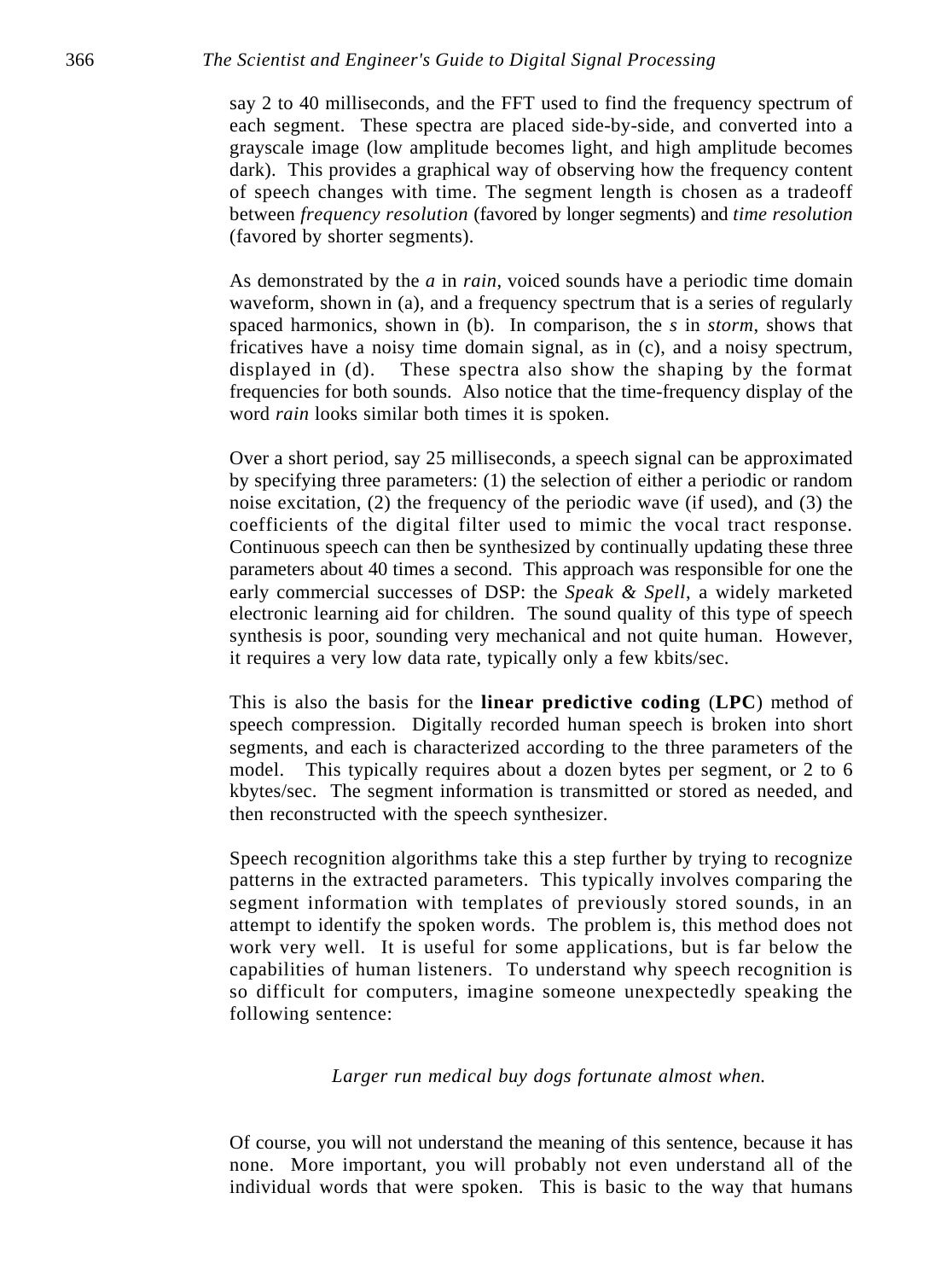

### FIGURE 22-9

Voice spectrogram. The spectrogram of the phrase: "*The rainbow was seen after the rain storm.*" Figures (a) and (b) shows the time and frequency signals for the voiced *a* in *rain*. Figures (c) and (d) show the time and frequency signals for the fricative *s* in *storm*.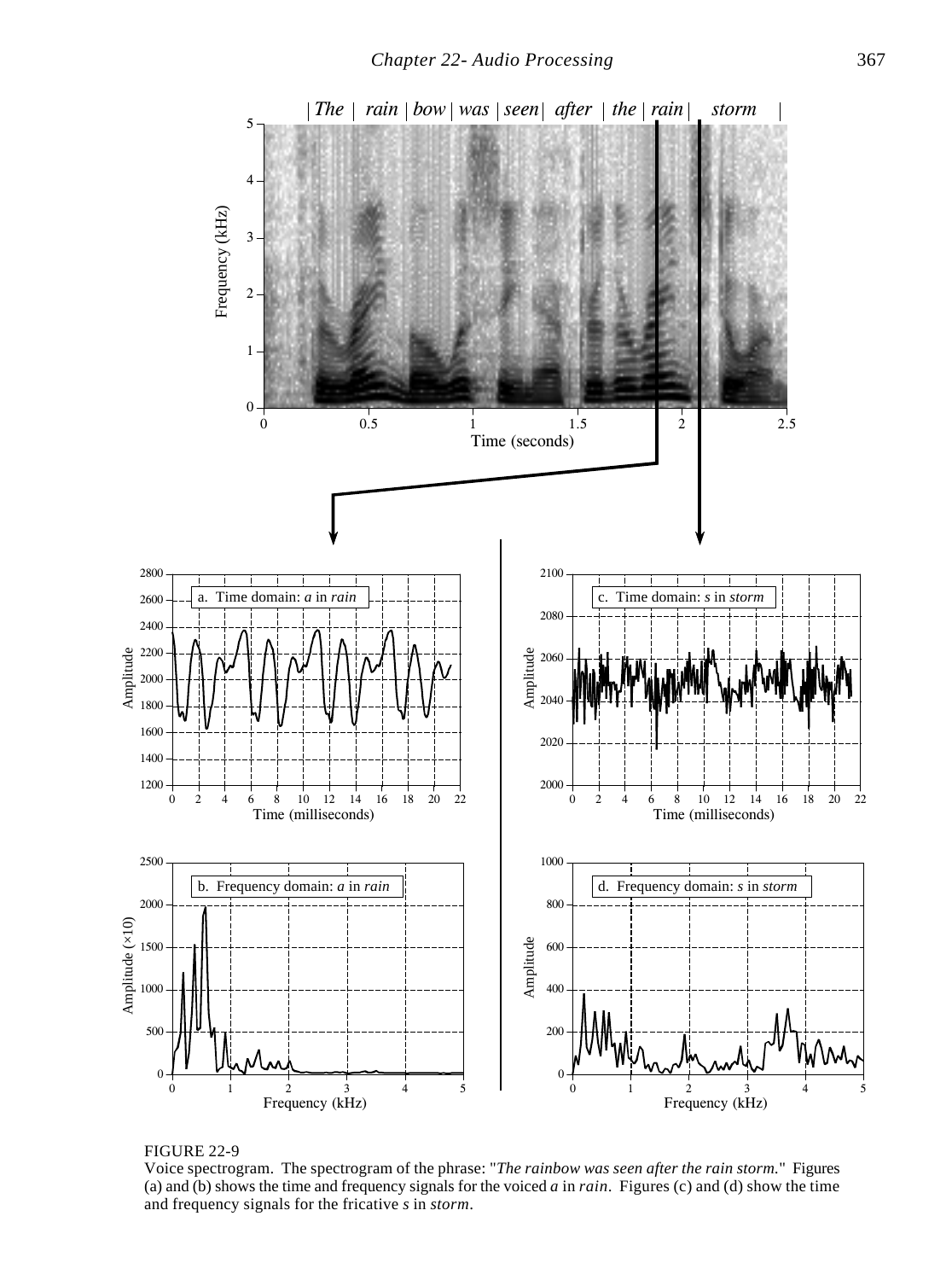perceive and understand speech. Words are recognized by their sounds, but also by the *context* of the sentence, and the *expectations* of the listener. For example, imagine hearing the two sentences:

 *The child wore a spider ring on Halloween*.

 *He was an American spy during the war*.

Even if exactly the same sounds were produced to convey the underlined words, listeners *hear* the correct words for the context. From your accumulated knowledge about the world, you know that children don't wear secret agents, and people don't become spooky jewelry during wartime. This usually isn't a conscious act, but an inherent part of human hearing.

Most speech recognition algorithms rely only on the sound of the individual words, and not on their context. They attempt to *recognize words*, but not to *understand speech*. This places them at a tremendous disadvantage compared to human listeners. Three annoyances are common in speech recognition systems: (1) The recognized speech must have distinct pauses between the words. This eliminates the need for the algorithm to deal with phrases that sound alike, but are composed of different words (i.e., *spider ring* and *spy during*). This is slow and awkward for people accustomed to speaking in an overlapping flow. (2) The vocabulary is often limited to only a few hundred words. This means that the algorithm only has to search a limited set to find the best match. As the vocabulary is made larger, the recognition time and error rate both increase. (3) The algorithm must be *trained* on each speaker. This requires each person using the system to speak each word to be recognized, often needing to be repeated five to ten times. This personalized database greatly increases the accuracy of the word recognition, but it is inconvenient and time consuming.

The prize for developing a successful speech recognition technology is enormous. Speech is the quickest and most efficient way for humans to communicate. Speech recognition has the potential of replacing writing, typing, keyboard entry, and the electronic control provided by switches and knobs. It just needs to work a little better to become accepted by the commercial marketplace. Progress in speech recognition will likely come from the areas of artificial intelligence and neural networks as much as through DSP itself. Don't think of this as a technical *difficulty*; think of it as a technical *opportunity*.

# **Nonlinear Audio Processing**

Digital filtering can improve audio signals in many ways. For instance, *Wiener filtering* can be used to separate frequencies that are mainly signal, from frequencies that are mainly noise (see Chapter 17). Likewise, *deconvolution* can compensate for an undesired convolution, such as in the restoration of old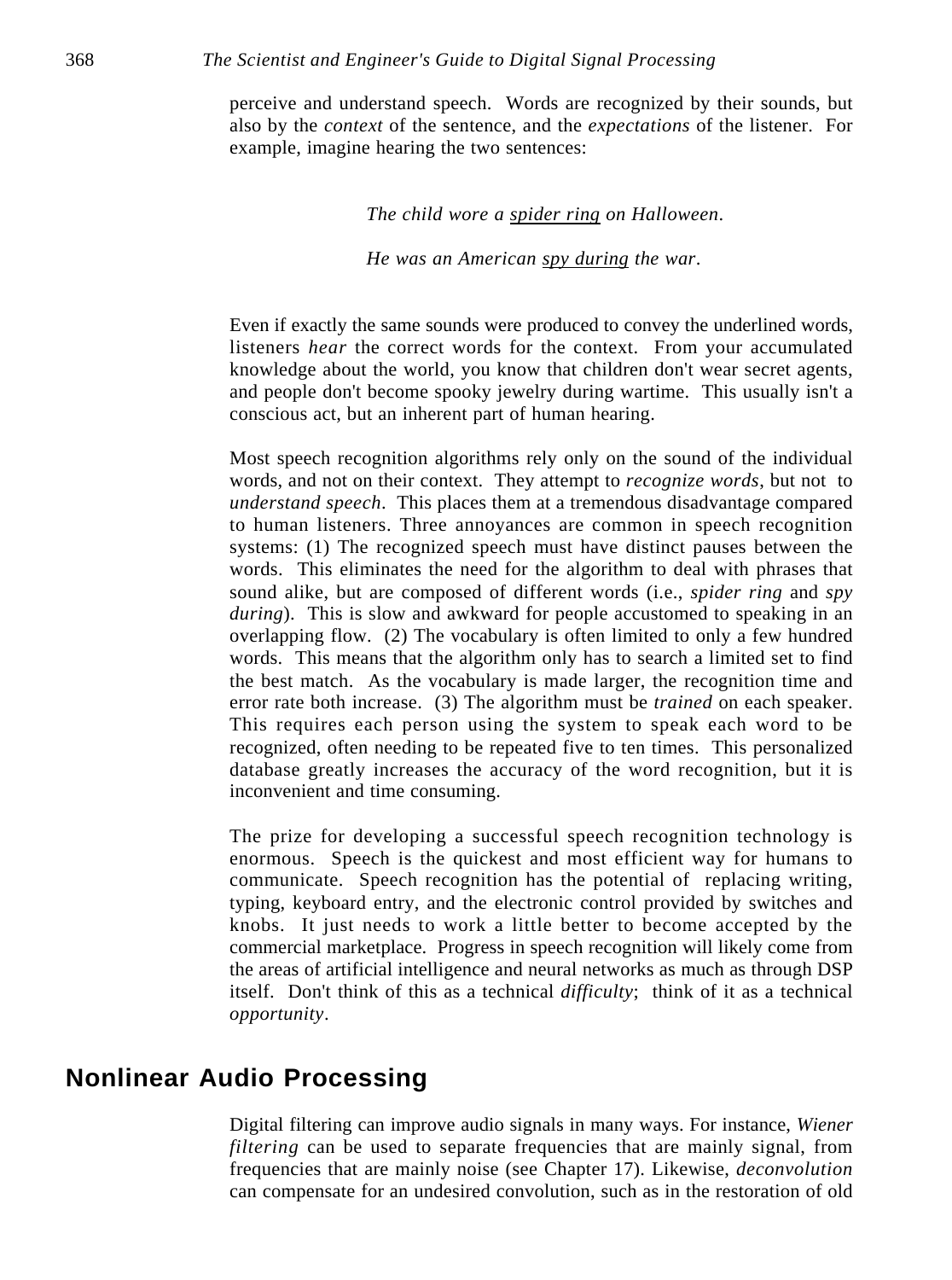recordings (also discussed in Chapter 17). These types of linear techniques are the backbone of DSP. Several *nonlinear* techniques are also useful for audio processing. Two will be briefly described here.

The first nonlinear technique is used for reducing wideband noise in speech signals. This type of noise includes: magnetic tape hiss, electronic noise in analog circuits, wind blowing by microphones, cheering crowds, etc. Linear filtering is of little use, because the frequencies in the noise completely overlap the frequencies in the voice signal, both covering the range from 200 hertz to 3.2 kHz. How can two signals be separated when they overlap in both the time domain *and* the frequency domain?

Here's how it is done. In a short segment of speech, the amplitude of the frequency components are greatly *unequal*. As an example, Fig. 22-10a illustrates the frequency spectrum of a 16 millisecond segment of speech (i.e., 128 samples at an 8 kHz sampling rate). Most of the signal is contained in a few large amplitude frequencies. In contrast, (b) illustrates the spectrum when only random noise is present; it is very irregular, but more uniformly distributed at a low amplitude.

Now the key concept: if both signal and noise are present, the two can be partially separated by looking at the *amplitude* of each frequency. If the amplitude is large, it is probably mostly signal, and should therefore be retained. If the amplitude is small, it can be attributed to mostly noise, and should therefore be discarded, i.e., set to zero. Mid-size frequency components are adjusted in some smooth manner between the two extremes.

Another way to view this technique is as a *time varying Wiener filter*. As you recall, the frequency response of the Wiener filter passes frequencies that are mostly signal, and rejects frequencies that are mostly noise. This



### FIGURE 22-10

Spectra of speech and noise. While the frequency spectra of speech and noise generally overlap, there is some separation if the signal segment is made short enough. Figure (a) illustrates the spectrum of a 16 millisecond speech segment, showing that many frequencies carry little speech information, *in this particular segment*. Figure (b) illustrates the spectrum of a random noise source; all the components have a small amplitude.<br>(These graphs are not of real signals, but illustrations to show the noise reduction technique).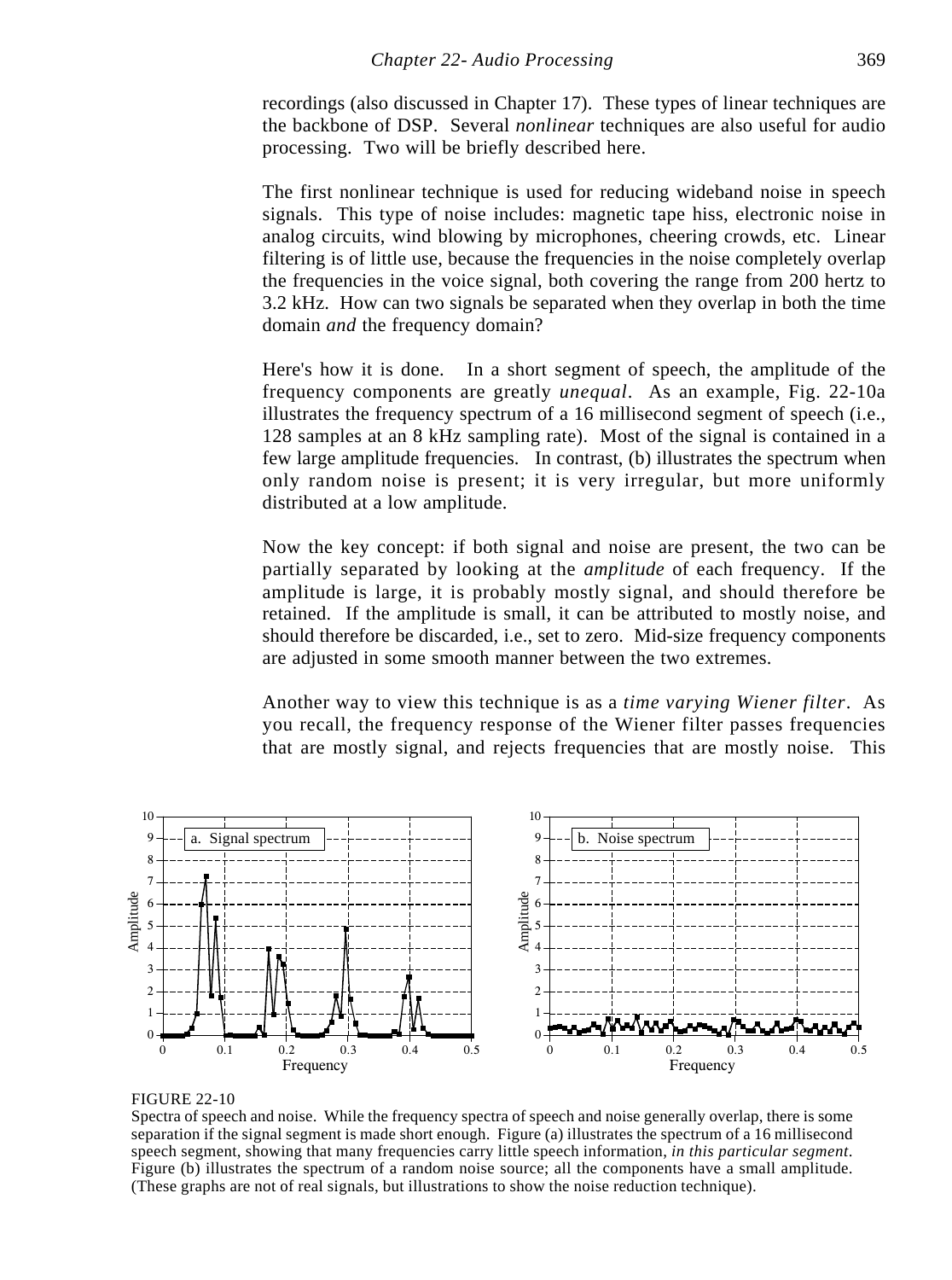### 370 *The Scientist and Engineer's Guide to Digital Signal Processing*

requires a knowledge of the signal and noise spectra *beforehand*, so that the filter's frequency response can be determined. This nonlinear technique uses the same idea, except that the Wiener filter's frequency response is recalculated for each segment, based on the spectrum *of that segment*. In other words, the filter's frequency response changes from segment-to-segment, as determined by the characteristics of the signal itself.

One of the difficulties in implementing this (and other) nonlinear techniques is that the overlap-add method for filtering long signals is not valid. Since the frequency response changes, the time domain waveform of each segment will no longer align with the neighboring segments. This can be overcome by remembering that audio information is encoded in frequency patterns that change over time, and not in the shape of the time domain waveform. A typical approach is to divide the original time domain signal into *overlapping* segments. After processing, a smooth window is applied to each of the overlapping segments before they are recombined. This provides a smooth transition of the frequency spectrum from one segment to the next.

The second nonlinear technique is called **homomorphic** signal processing. This term literally means: *the same structure*. Addition is not the only way that noise and interference can be combined with a signal of interest; multiplication and convolution are also common means of mixing signals together. If signals are combined in a nonlinear way (i.e., anything other than addition), they cannot be separated by linear filtering. Homomorphic techniques attempt to separate signals combined in a nonlinear way by making the problem *become* linear. That is, the problem is converted to the *same structure* as a linear system.

For example, consider an audio signal transmitted via an AM radio wave. As atmospheric conditions change, the received amplitude of the signal increases and decreases, resulting in the loudness of the received audio signal slowly changing over time. This can be modeled as the audio signal, represented by *a*[ ], being *multiplied* by a slowly varying signal, *g*[ ], that represents the changing gain. This problem is usually handled in an electronic circuit called an *automatic gain control* (AGC), but it can also be corrected with nonlinear DSP.

As shown in Fig. 22-11, the input signal,  $a[$   $]\times g[$  ], is passed through the logarithm function. From the identity,  $\log (x+y) = \log x + \log y$ , this results in two signals that are combined by addition, i.e.,  $\log a$  [ ] +  $\log g$  [ ]. In other words, the *logarithm* is the homomorphic transform that turns the nonlinear problem of *multiplication* into the linear problem of *addition*.

Next, the added signals are separated by a conventional linear filter, that is, some frequencies are passed, while others are rejected. For the AGC, the gain signal, *g*[ ], will be composed of very low frequencies, far below the 200 hertz to 3.2 kHz band of the voice signal. The logarithm of these signals will have more complicated spectra, but the idea is the same: a high-pass filter is used to eliminate the varying gain component from the signal.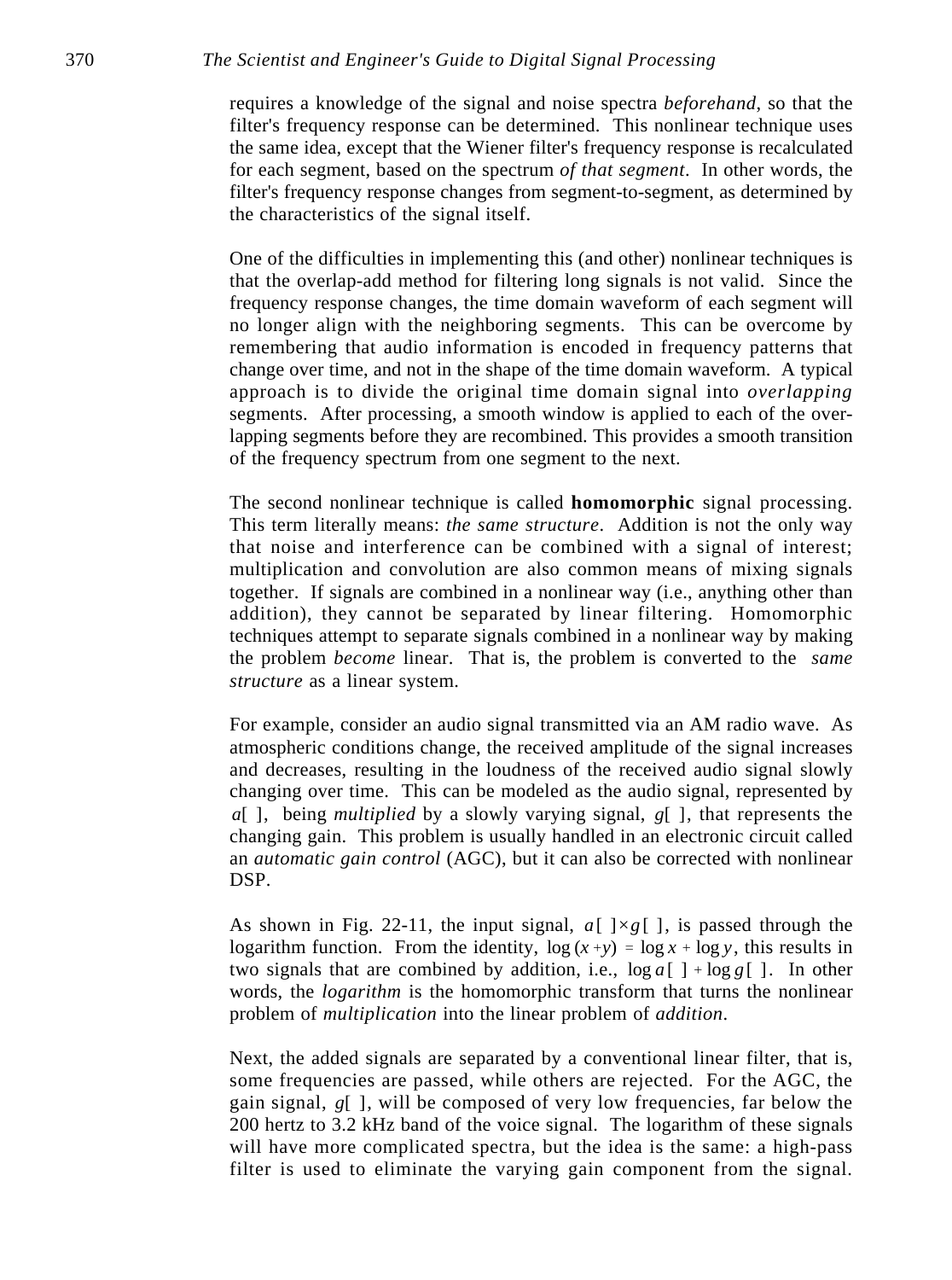

FIGURE 22-11

Homomorphic separation of multiplied signals. Taking the logarithm of the input signal transforms components that are *multiplied* into components that are *added*. These components can then be separated by linear filtering, and the effect of the logarithm undone.

In effect,  $\log a$  [ ] +  $\log g$  [ ] is converted into  $\log a$  [ ]. In the last step, the logarithm is undone by using the exponential function (the anti-logarithm, or  $e^{\overline{x}}$ ), producing the desired output signal, *a*[]

Figure 22-12 shows a homomorphic system for separating signals that have been *convolved*. An application where this has proven useful is in removing echoes from audio signals. That is, the audio signal is convolved with an impulse response consisting of a delta function plus a shifted and scaled delta function. The homomorphic transform for convolution is composed of two stages, the *Fourier transform*, changing the convolution into a multi-plication, followed by the *logarithm*, turning the multiplication into an addition. As before, the signals are then separated by linear filtering, and the homomorphic transform undone.

An interesting twist in Fig. 22-12 is that the linear filtering is dealing with frequency domain signals in the same way that time domain signals are usually processed. In other words, the time and frequency domains have been swapped from their normal use. For example, if FFT convolution were used to carry out the linear filtering stage, the "spectra" being multiplied would be in the *time domain*. This role reversal has given birth to a strange jargon. For instance, *cepstrum* (a rearrangment of *spectrum*) is the Fourier transform of the logarithm of the Fourier transform. Likewise, there are *long-pass* and *shortpass* filters, rather than low-pass and high-pass filters. Some authors even use *Quefrency Alanysis* and *liftering*.



### FIGURE 22-12

Homomorphic separation of convolved signals. Components that have been *convolved* are converted into components that are *added* by taking the Fourier transform followed by the logarithm. After linear filtering to separate the added components, the original steps are undone.